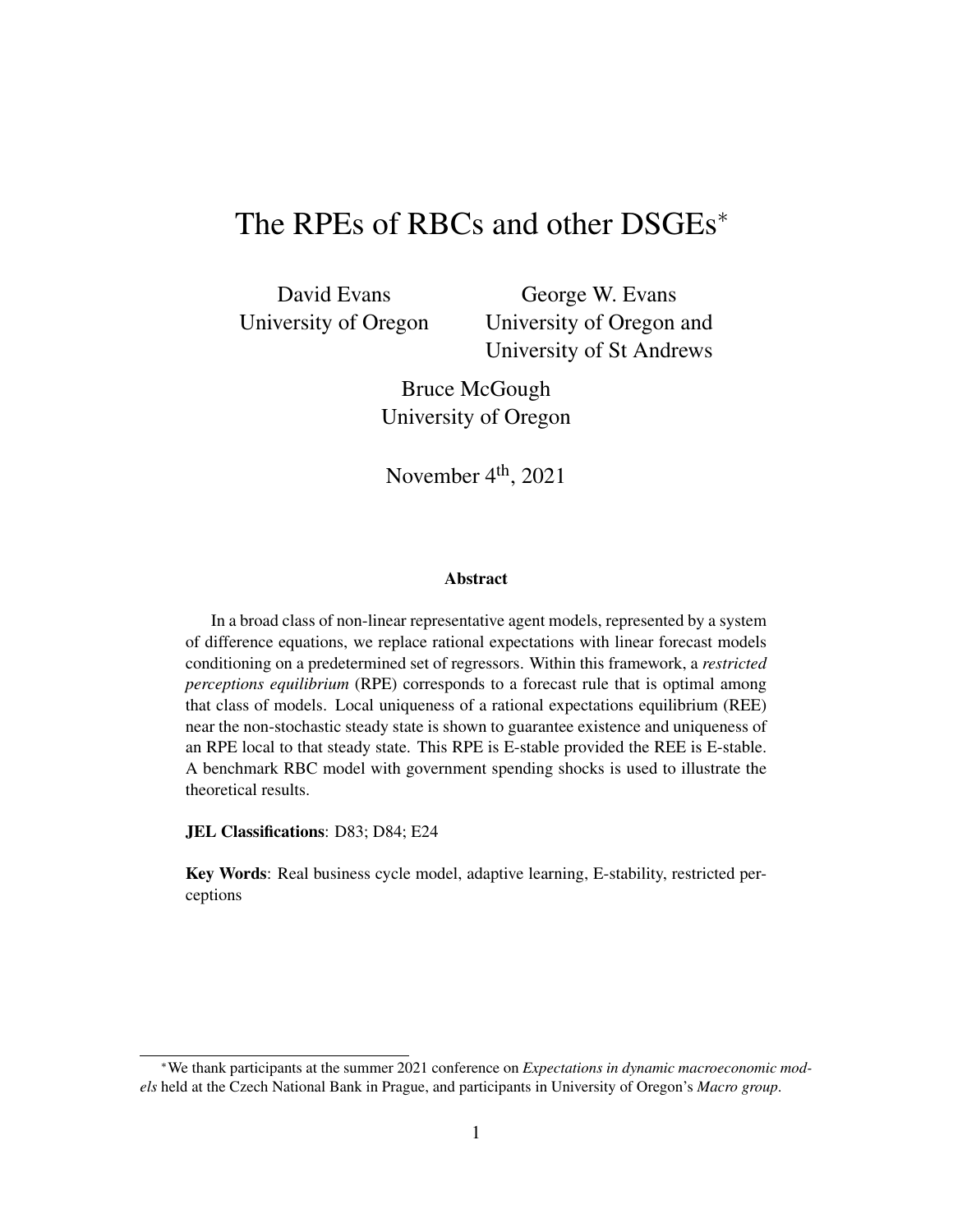# 1 Introduction

Dynamic stochastic general equilibrium (DSGE) models comprise the scaffolding of modern macroeconomics, and here the imperialism of the rational expectations hypothesis manifests quite clearly: these models, *unless otherwise specified*, take rational expectations equilibrium (REE) as their solution concept. In particular, agents are assumed to make forecasts optimally using the economy's endogenous conditional distributions, and to make decisions optimally conditional on their forecasts; and then, magically, these decisions aggregate to form realizations of the endogenous variables consistent with the endogenous distributions that formed the basis for the agents' decisions.

The mental gymnastics required of economic agents in rational expectations (RE) models doesn't square with experience: even professional forecasters use estimated models, with parsimonious linear models often competing with, if not out-classing, state-of-the-art non-linear models. This same experience suggests a natural alternative: assume agents populating a DSGE economy use simple linear forecast rules to form expectations, but otherwise act in a manner analogous to their rational counterparts. In particular, these agents must make decisions taking into account constraints and prices induced by a non-linear world.

The agent's use of a given linear forecast model determines a data generating process (DGP) for the economy, and by projecting onto the span of the agent's regressors the optimal linear forecast model is determined. A natural solution concept for this economy is a *restricted perceptions equilibirum* (RPE), which requires that agents use forecast models that are optimal within a given class. Like an REE, an RPE should be viewed as a Nash equilibrium concept: the associated forecast model is optimal only if (almost) all other agents in the economy are also using it.

The "restricted perceptions" terminology indicates that the forecast model used by agents does not nest RE forecast rules, and this can arise naturally in various ways that are familiar to applied econometricians. These include omitted explanatory variables, parsimonious lag structures and misspecified functional forms. In many cases, the formal existence of an RPE can be established.<sup>[1](#page-1-0)</sup> In this paper, the RPE arises because agents are using a linear

<span id="page-1-0"></span><sup>&</sup>lt;sup>1</sup>The term RPE was introduced in Evans and Honkapohja (2001) but the concept is older. Branch (2006) provides a nice survey. In the context of linear models, Marcet and Sargent (1989a), Sargent (1991), Evans, Honkapohja, and Sargent (1993) and Bullard, Evans, and Honkapohja (2008) study forecast rules that omit relevant lags or dynamics. In Branch and Evans (2006a), Branch and Evans (2007) and Adam (2007) forecast models omit relevant explanatory variables, while Evans and McGough (2020b), Evans and McGough (2020a) focus on misspecified functional form. Evans and McGough (2018a) consider the case in which exogenous variables are unobserved and use autoregressions or VARs as forecast models. Branch, McGough, and Zhu (2021) combine non-observability of exogenous shocks with the presence of observable sunspot processes to demonstrate the existence of stable RPE even in models that are determinate under RE. Hommes and Zhu (2014) introduce the concept of *behavioral learning equilibria*, which casts agents as using simple AR(1) forecast models in complex economic environments. RPE have also been central is a number of empirical DSGE models, e.g. Slobodyan and Wouters (2012).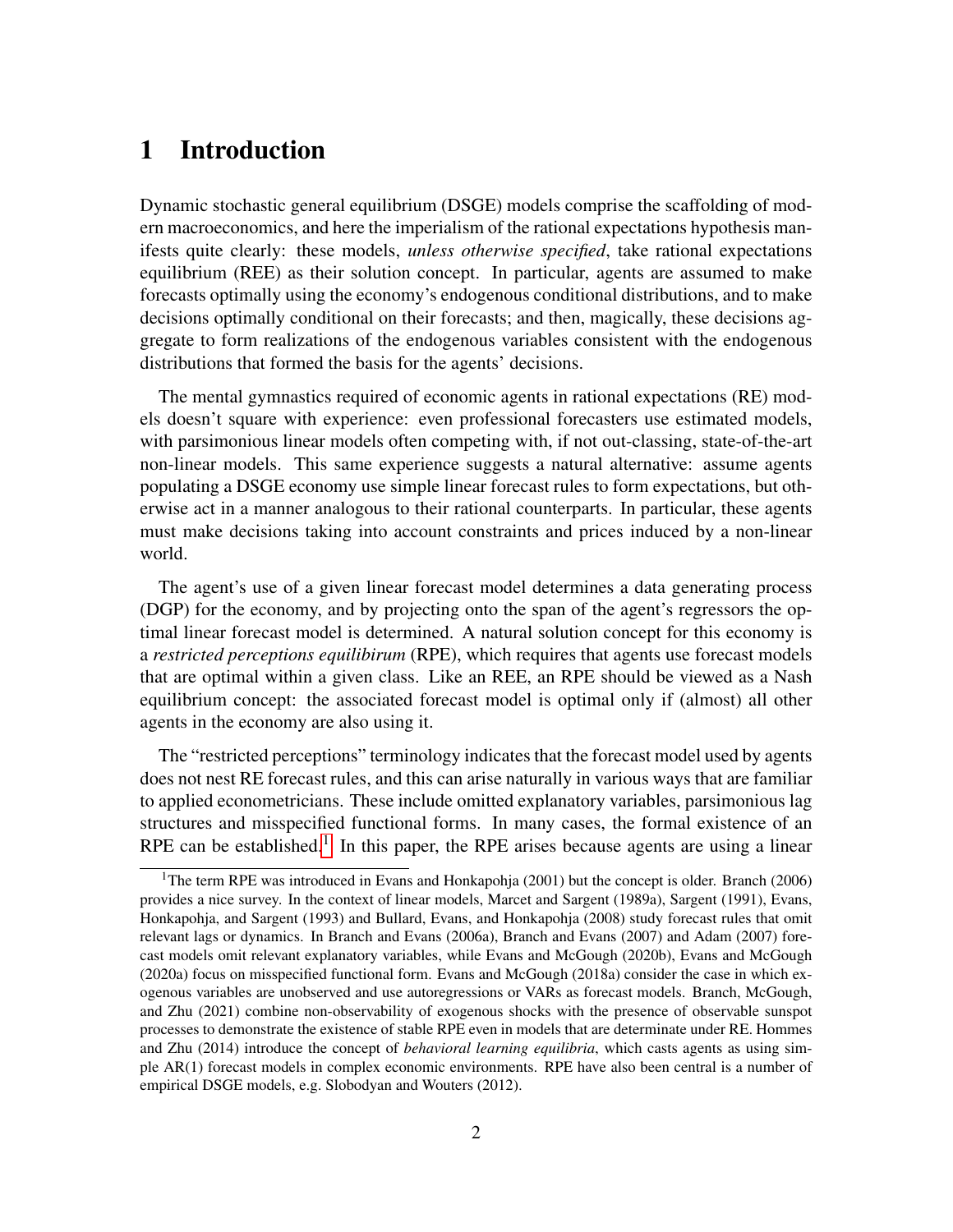forecasting model in a non-linear world. A major gap in the literature has been the absence of RPE existence results in nonlinear models that include lagged endogenous variables, e.g. real business cycle (RBC) models and DSGE models that incorporate capital accumulation, habit persistence and/or inflation inertia. A central contribution of this paper is to provide tools to address this omission, and to show how they can be applied to nonlinear DSGE models in which agents use linear forecasting rules.

The second contribution of this paper concerns learning dynamics within a DSGE/RPE framework. The criticism that REE, as an equilibrium concept, is too demanding of a model's agents is often countered by claims that REE are most appropriately viewed as emergent outcomes of learned behaviors, in the same way that the child learns to catch a ball not by studying physics but instead by practice. In macroeconomic environments, adaptive learning (AL), identified as recursive least-squares updating of forecast model parameters, has become a dominant mechanism by which agents are modeled as learning to make forecasts and take decisions. If an economy populated with learning agents converges in an appropriate sense to an REE then it is indeed natural to view that equilibrium as an emergent outcome of learned behavior;<sup>[2](#page-2-0)</sup> and the associated literature has met with much success by providing conditions that guarantee stability under adaptive learning in linearized models. However, whether the REE of the nonlinear model inherits this stability is a open question, mostly because it is difficult to model how agents learn about an object – in this case the collection of endogenous conditional distributions of the economy's state process – when the modelers themselves have difficulty even approximating those objects.

In contrast with REE of nonlinear models, RPE, by construction, are amenable to stability analysis. Under AL the forecasting models used by agents are updated over time as new data become available, just as is done in linear models. If, over time, the forecast models of agents converge in an appropriate sense to the optimal forecast model, then the RPE is *stable*, and can be viewed as an emergent outcome of a natural learning process. In linear REE models, stochastic approximation results can be used to obtain the relevant stability conditions and to establish, under AL with suitable assumptions, convergence to an REE.<sup>[3](#page-2-1)</sup> The stability conditions can generally be obtained using the "expectational stability" or "Estability" principle described in Evans and Honkapohja (2001). Importantly, the E-stability technique can be extended in a straightforward way to assess stability under AL of RPEs.

In this paper, for a broad class of DSGE models, we provide conditions guaranteeing both existence and E-stability of an RPE local to a determinate, non-stochastic steady state. Conditional on forecast model specification, uniqueness is also established. One version of our results can be informally stated as follows: if the non-stochastic steady state of a DSGE model is determinate then, provided the exogenous drivers have sufficiently small support, there is a unique RPE associated with the linear forecast model that conditions on the same variables as those in the minimal state variable (MSV) solution to the rational

<span id="page-2-0"></span><sup>2</sup>For more on this view, see Sargent (2008).

<span id="page-2-1"></span><sup>&</sup>lt;sup>3</sup>See Bray and Savin (1986), Marcet and Sargent (1989b) and Evans and Honkapohja (2001).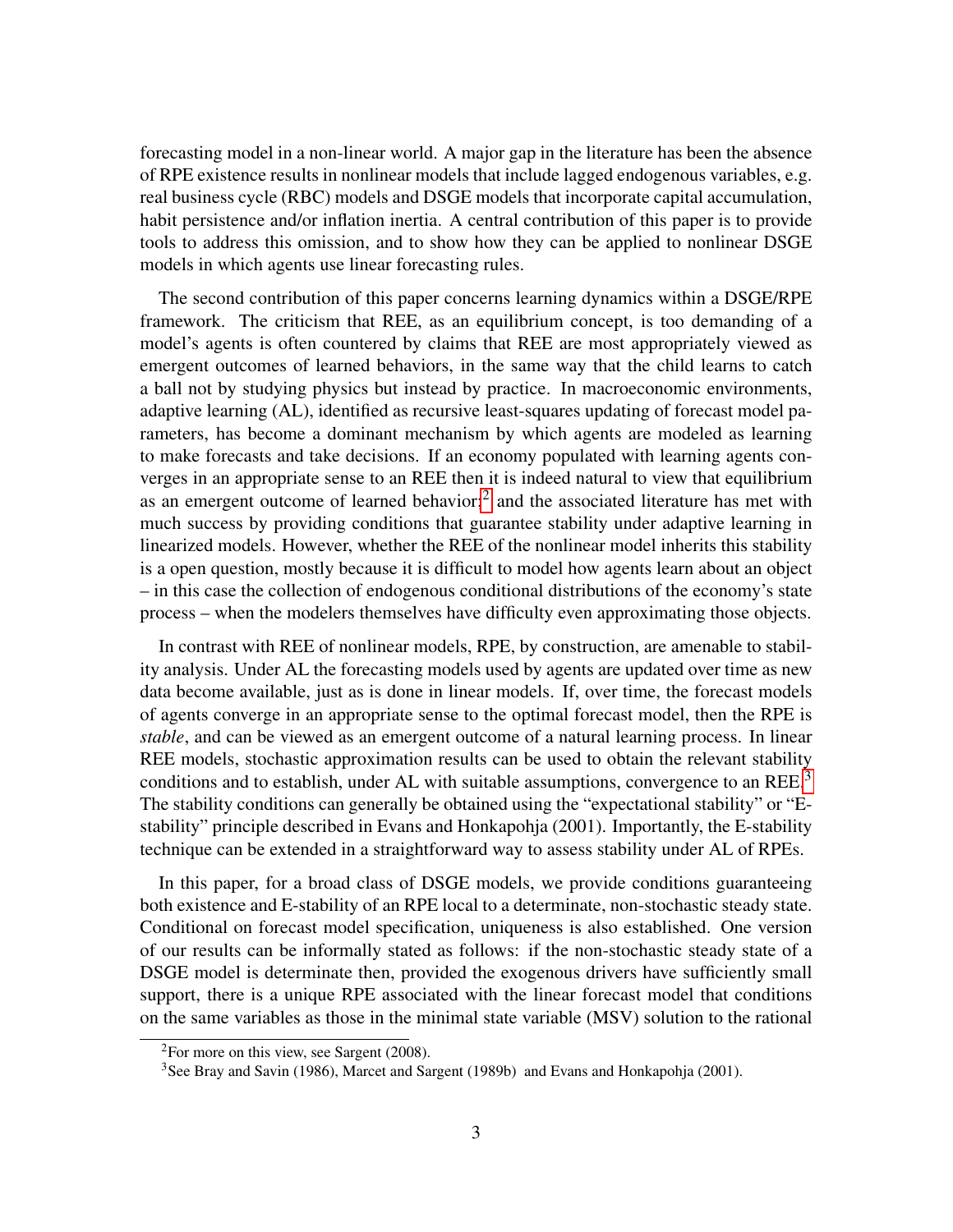model. Furthermore, the RPE is E-stable provided that the REE of the linearized model is E-stable.

The main results of the paper leverage a technical lemma that allows us to navigate the complications introduced by lagged endogenous variables. To get a feel for the result, consider the non-linear Markov process associated with the dynamics of an economy where agents have a fixed forecasting rule. The lemma states that if the linearized dynamics are asymptotically stationary then, provided the innovations have small support, the non-linear Markov process will remain close to the linearized dynamics and will converge weakly to a unique ergodic distribution. This limiting distribution is necessary to characterize the projections which determine the optimal forecast model of the dynamic system and the resulting function mapping agent's forecast models to their optimal counterparts – the T-map. The RPE is a fixed point of the T-map, and the properties of the asymptotic distribution of the linearized dynamic are enough to guarantee uniqueness of this fixed point and its Estability.

After establishing these results for a general class of DSGE models, we use a benchmark *real business cycle* (RBC) model to examine RPE and compare them to REE. In our model, government spending, financed by budget-neutral lump-sum taxes, serves as the exogenous driver. We compare impulse response functions across three models: the linearized REE, the RPE and the non-linear REE, the latter computed numerically by solving the associated planner's problem. We find that, compared to the linearized REE, the RPE more closely matches the nonlinear REE. This is not surprising as the RPE incorporates all of the non-linearities present in the economic environment. However we emphasize that, in our view, the importance of the RPE is *not* to provide a useful computational approximation to the REE. Instead, we treat the RPE as the appropriate equilibrium concept under natural bounded rationality assumptions. This is, first, because agents are making decisions based on plausible forecasting models; and, second, because the RPE in the RBC model is stable under adaptive learning, i.e. it can arise as an emergent outcome based on these forecasting models.

With these results for the RBC model in hand we illustrate the additional implications of the learning dynamics themselves when there is a structural change. Specifically we consider an announced, but unanticipated, permanent rise in (mean) government spending. Here, sharp departures from REE are observed in the learning dynamics: even though the policy change is announced, agents must learn over time how to adjust their forecast model. This leads to non-monotonic responses of consumption and capital en route to the new RPE.

The paper is structured as follows. Section 2 first provides a general formal framework, consistent with standard representative-agent DSGE models. Under suitable assumptions we establish, for sufficiently small bounded support of the exogenous shocks, that a locally unique RPE exists. Section 3 examines the nonlinear system under adaptive learning, specifically under recursive least-squares updating of the coefficients of the linear forecast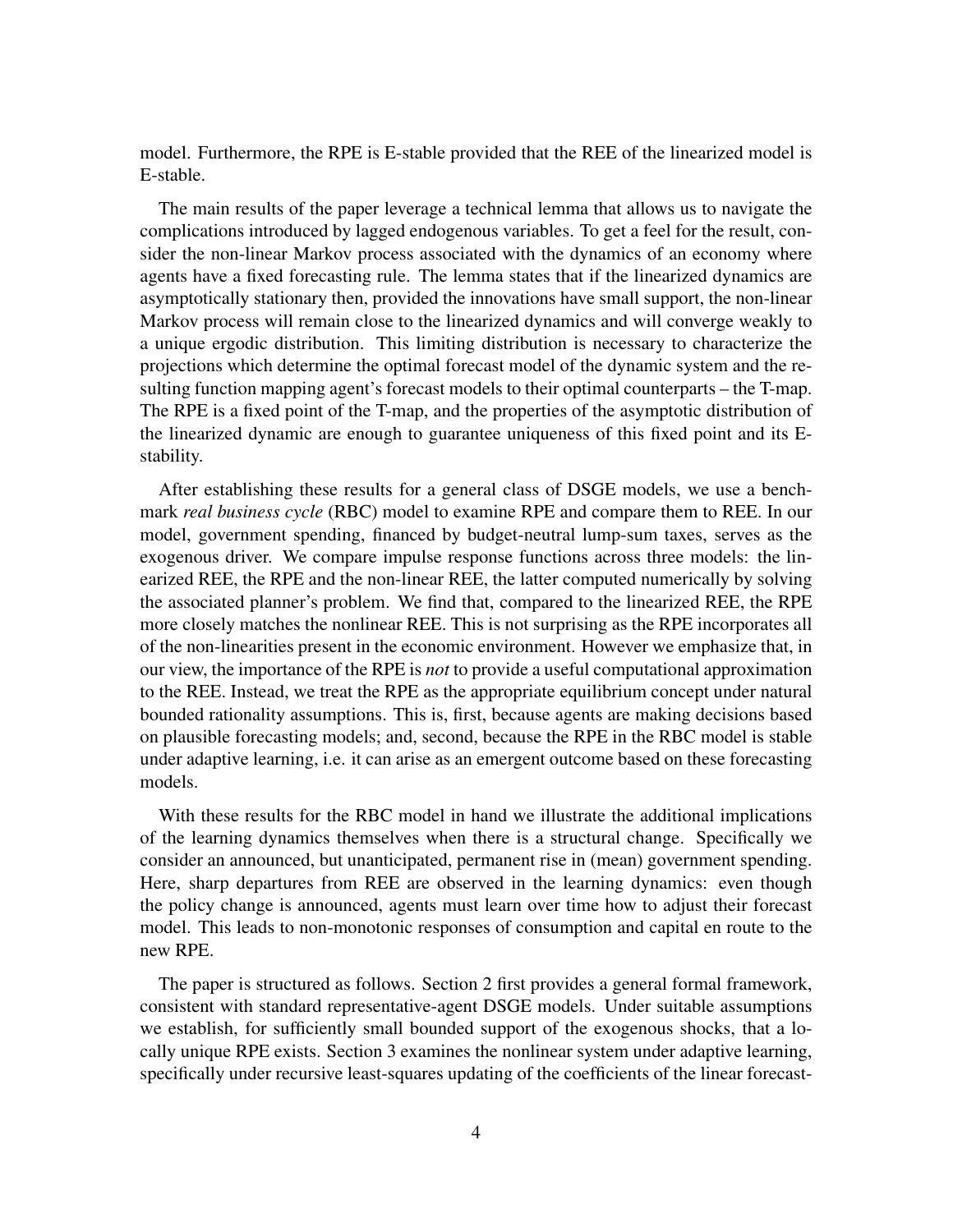ing rule, and establishes E-stability of the RPE. Section 4 adopts a standard RBC model to illustrate the results, using a calibrated model to show learning dynamics for the RPE, to compare IRFs for the REE, the linearized REE and the RPE, and to study the impact of structural change on the RPE under learning. Section 5 concludes.

### 2 DSGEs

We begin our examination in an abstract dynamic environment, taking the form of a system of expectational difference equations commonly associated with representative-agent DSGE models. Systems of this type can be represented in the following form:<sup>[4](#page-4-0)</sup>

<span id="page-4-4"></span><span id="page-4-3"></span><span id="page-4-2"></span>
$$
0 = E_t F(y_{t+1}, y_t, z_t, \zeta_t)
$$
\n<sup>(1)</sup>

$$
z_{t+1} = h(y_t, z_t, \zeta_t) \tag{2}
$$

$$
\zeta_{t+1} = (I - \rho_{\zeta})\bar{\zeta} + \rho_{\zeta}\zeta_t + \sigma \varepsilon_{t+1}.
$$
\n(3)

Here  $y_t \in \mathbb{R}^n$  is the (column) vector of contemporaneously determined endogenous (jump/choice) variables,  $z_t \in \mathbb{R}^m$  is the (column) vector of predetermined endogenous (state) variables and  $\zeta_t \in \mathbb{R}^l$  is the (column) vector of exogenous (state) variables. The exogenous state is assumed to follow a VAR process with coefficient matrix  $\rho_{\zeta}$ , long-run mean  $\bar{\zeta}$ , and exogenous shock process  $\varepsilon_t$  that represents the sole source of uncertainty in the economy.<sup>[5](#page-4-1)</sup> Finally,  $\sigma$  is a perturbation parameter which controls the level of risk in the economy.

It may be helpful to have a simple model in mind as an example. In the Ramsey model *y* can be taken as the vector of consumption (c), real interest rates (r) and real wages (w), *z* can be taken as the capital stock (k) and  $\zeta$  as the log TFP shock. The function *h* is the law of motion for the endogenous state variable and, in the Ramsey model, can be constructed from the resource constraint. Finally, the function *F* includes the remaining equilibrium conditions of the model: the representative household's Euler equation and the no-arbitrage conditions of the firm.

In our general set-up, [\(1\)](#page-4-2)-[\(3\)](#page-4-3), the model's primitives are  $F$ ,  $h$ ,  $\rho_{\zeta}$ , and the stochastic properties of  $\varepsilon_t$ . On these we make the following assumptions:

#### Assumptions A.

**A.1** The innovations  $\varepsilon_t$  are zero mean, i.i.d., with compact support  $\mathscr E$  and measure  $\mu$ . The matrix  $\rho_{\zeta}$  has spectral radius less than one.

<span id="page-4-0"></span><sup>4</sup>DSGE models with a finite number of agent types can also be put in this form, though in the presence of incomplete asset markets the more common approach to incorporating heterogeneity assumes a continuum of agent-types, and the associated dynamics are more involved.

<span id="page-4-1"></span> ${}^{5}$ The VAR assumption is for notational simplicity: all our results extend to general Markov processes that are locally stable.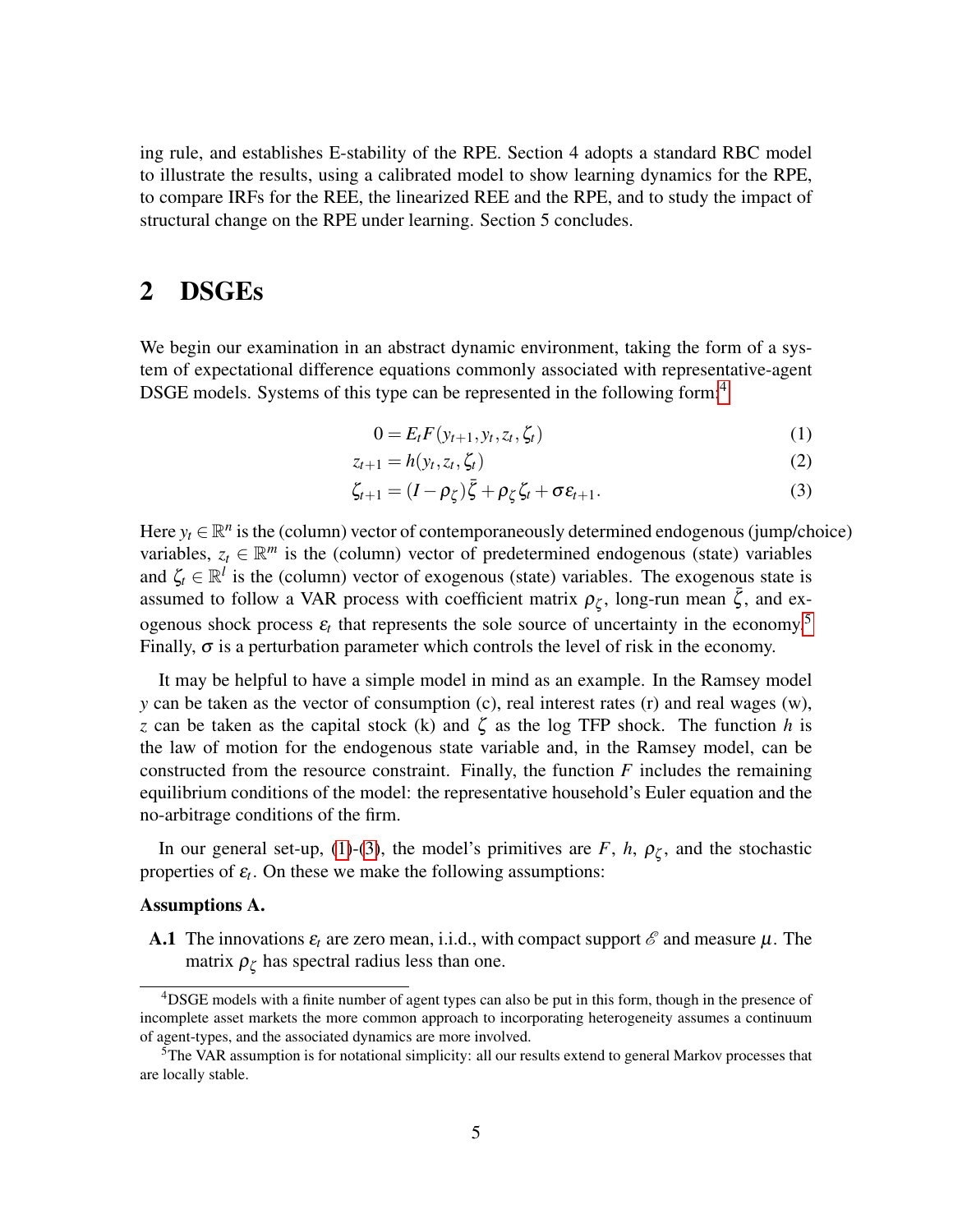- A.2 The functions *F* and *h* are twice differentiable and there is a locally isolated nonstochastic steady state  $(\bar{y}, \bar{z})$ .
- A.3 The steady state is locally determinate.<sup>[6](#page-5-0)</sup>

Given initial conditions *z*<sub>0</sub> and *ζ*<sub>0</sub>, a *rational expectations equilibrium* (REE) is a uniformly bounded (a.e.) triple of processes  $(y_t, z_t, \zeta_t)$  satisfying [\(1\)](#page-4-2)-[\(3\)](#page-4-3). Assumption A.3 implies that, provided  $\sigma$  is sufficiently small and  $z_0$  is near  $\bar{z}$ , there is a unique REE that remains close to the steady state. A recursive representation of this REE is a function *f* such that

<span id="page-5-3"></span><span id="page-5-2"></span><span id="page-5-1"></span>
$$
y_t = f(z_t, \zeta_t). \tag{4}
$$

The equations [\(2\)](#page-4-4)-[\(4\)](#page-5-1) then characterize the model's equilibrium dynamics when the agents are rational.

A common approach to studying the rational expectations equilibrium is to construct a linear approximation. The equilibrium dynamics, [\(2\)](#page-4-4) and [\(4\)](#page-5-1), may be linearized to obtain

$$
\hat{y}_t = \bar{y} + f_z(\hat{z}_t - \bar{z}) + f_{\zeta}(\zeta_t - \bar{\zeta})
$$
\n(5)

$$
\hat{z}_{t+1} = \bar{z} + h_y(\hat{y}_t - \bar{y}) + h_z(z_t - \bar{z}) + h_\zeta(\zeta_t - \bar{\zeta}),
$$
\n(6)

where the hats are used to indicate the solution to the linearized model, and derivatives are evaluated at the steady state. The matrices  $h_y$  and  $h_\zeta$  can be computed directly by differen-tiating equation [\(2\)](#page-4-4) while  $f_z$  and  $f_\zeta$  can be found using the implicit function theorem. After substituting for  $(\hat{y}_t - \bar{y})$  in [\(6\)](#page-5-2) using [\(5\)](#page-5-3), one obtains the following law of motion for the states:

$$
\begin{pmatrix} \hat{z}_{t+1} - \bar{z} \\ \zeta_{t+1} - \bar{\zeta} \end{pmatrix} = \begin{pmatrix} h_y f_z + h_z & h_y f_{\zeta} + h_{\zeta} \\ 0 & \rho_{\zeta} \end{pmatrix} \begin{pmatrix} \hat{z}_t - \bar{z} \\ \zeta_t - \bar{\zeta} \end{pmatrix} + \begin{pmatrix} 0 \\ 1 \end{pmatrix} \sigma \varepsilon_{t+1}.
$$
 (7)

Our assumptions guarantee that  $h_y f_z + h_z$  has spectral radius less than one, which implies that the linearized dynamics have a unique stable ergodic distribution.

A final observation will nicely motivate the expectations of our boundedly rational agents in the next section. Iterating equation [\(5\)](#page-5-3) forward one period and rearranging terms gives a natural linear rule for forecasting  $y_{t+1}$  given current states, namely,

<span id="page-5-4"></span>
$$
y_{t+1} \approx \hat{\psi}_0 + \hat{\psi}_z z_{t+1} + \hat{\psi}_\zeta \left( (I - \rho_\zeta) \bar{\zeta} + \rho_\zeta \zeta_t + \sigma \varepsilon_{t+1} \right), \tag{8}
$$

where the coefficients are given by  $\hat{\psi}_0 = \bar{y} - f_z\bar{z} - f_\zeta\bar{\zeta}$ ,  $\hat{\psi}_z = f_z$  and  $\hat{\psi}_\zeta = f_\zeta$ . The coefficients  $\hat{\psi}$  can be viewed as approximating, to first order, the forecasting model used by rational agents when forming expectations of future choices. Even in a non-linear world this forecasting function can be used to easily evaluate the conditional expectation of any non-linear function  $G(y_{t+1})$ :

$$
E_t^{\hat{\psi}}G(y_{t+1}) = \int_{\mathscr{E}} G(\hat{\psi}_0 + \hat{\psi}_z z_{t+1} + \hat{\psi}_\zeta (I - \rho_\zeta) \bar{\zeta} + \hat{\psi}_\zeta \rho_\zeta \zeta_t + \hat{\psi}_\zeta \sigma \varepsilon_{t+1}) \mu(d\varepsilon_{t+1}).
$$

<span id="page-5-0"></span> $6$ This amounts to studying a linearized system associated with equations [\(1\)](#page-4-2)-[\(3\)](#page-4-3) and verifying the Blanchard and Kahn (1980) conditions. See Fernández-Villaverde, Rubio-Ramírez, and Schorfheide (2016) for an overview.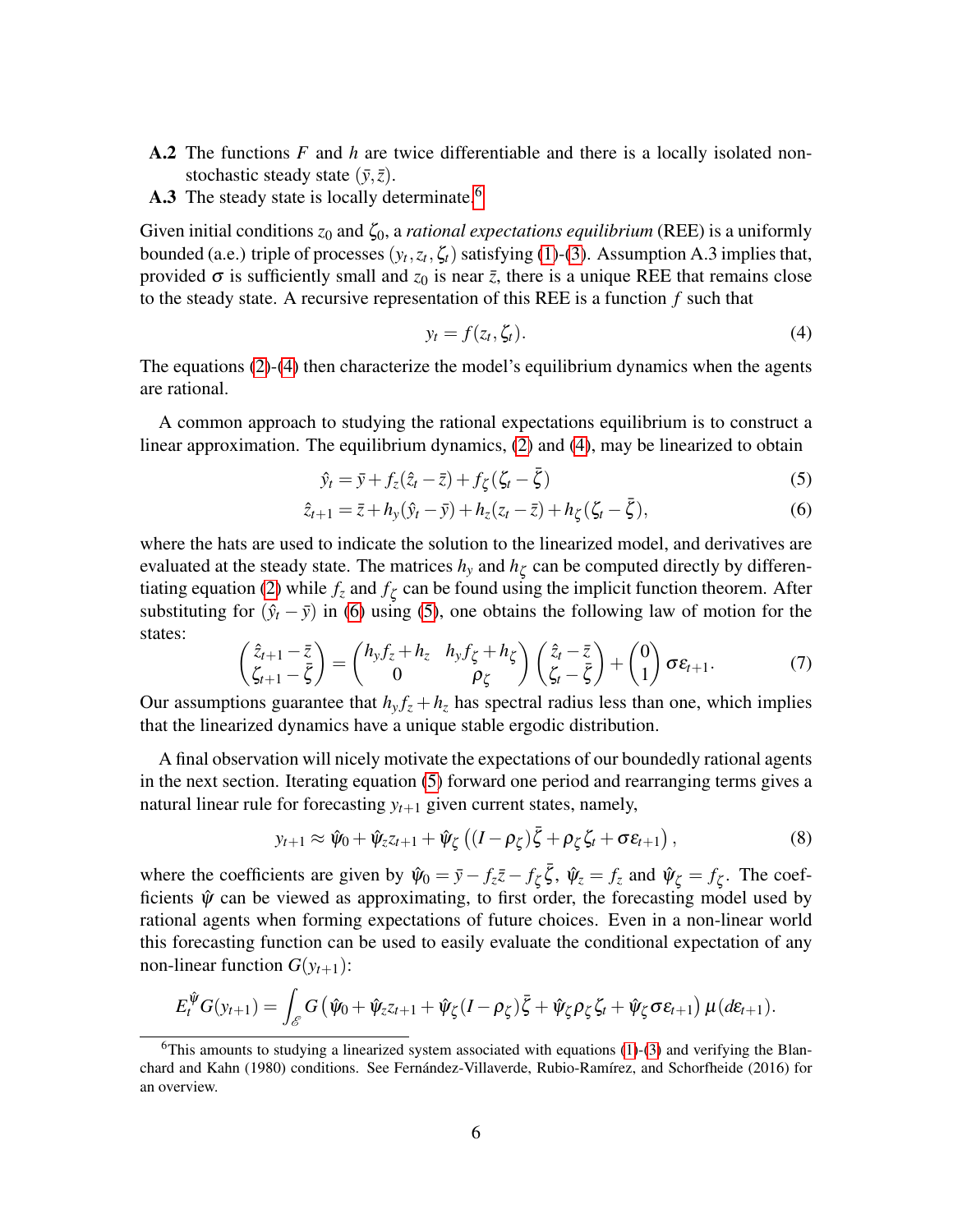Note that the endogenous state vector *z* is predetermined:  $E_t^{\hat{\psi}} z_{t+1} = z_{t+1}$ . Since  $z_{t+1}$  depends on  $y_t$ , the values of  $y_t$  and forecasts of (functions of)  $y_{t+1}$  are simultaneously determined. Returning to the Ramsey example, this implies that agents may condition on their savings decisions today when making forecasts about, say, the marginal utility of income tomorrow.

### <span id="page-6-4"></span>2.1 RPEs

In a rational expectations equilibrium, agents' forecasts are optimal: given their information, agents expectations are formed using the forecast model that minimizes mean-square error. In a restricted perceptions equilibrium, agents' forecasts are constrained optimal: given their information, agents expectations are formed using the forecast model that minimizes mean-square error, subject to the constraint that the forecast model must lie within a pre-selected class, and predicated on the assumption that all other agents behave similarly.

We assume that agents observe both state variables,  $z_{t+1}$  and  $\zeta_t$ , and use a forecasting model motivated by the linearized rational expectations equilibrium. Specifically, we assume that agents forecast future values of  $y_{t+1}$  using the *perceived law of motion* (PLM)

$$
y_{t+1} = \psi_0 + \psi_z z_{t+1} + \psi_\zeta \zeta_{t+1} = \psi_0 + \psi_z z_{t+1} + \psi_\zeta \left( (I - \rho_\zeta) \bar{\zeta} + \rho_\zeta \zeta_t + \sigma \varepsilon_{t+1} \right). \tag{9}
$$

The matrix  $\psi = (\psi_0, \psi_z, \psi_\zeta)$  represents the beliefs of the economy's representative agent.

For a given set of beliefs,  $\psi$ , and states,  $z_t$  and  $\zeta_t$ , the time *t* endogenous outcomes,  $y_t$ , obtain from a temporary equilibrium that solves

$$
\underbrace{\int_{\mathscr{E}} F(\psi_0 + \psi_z h(y_t, z_t, \zeta_t) + \psi_{\zeta} ((I - \rho_{\zeta}) \bar{\zeta} + \rho_{\zeta} \zeta_t + \sigma \varepsilon_{t+1}), y_t, z_t, \zeta_t) \mu(d\varepsilon_{t+1})}_{\equiv \hat{F}(y_t, z_t, \zeta_t, \psi, \sigma)}
$$
(10)

This equation, which is obtained by inserting the PLM [\(9\)](#page-6-0) into the reduced-form equation [\(1\)](#page-4-2), implicitly gives an equilibrium policy rule  $y_t = \hat{f}(z_t, \zeta_t, \psi, \sigma)$  for an economy populated by agents with beliefs  $\psi$ . While it is not possible in general to guarantee that a temporary equilibrium exists or is unique, we can guarantee that this is the case when beliefs are close enough to  $\hat{\psi}$  and  $\sigma$  is small enough.

For fixed beliefs, the economy then evolves according to

<span id="page-6-5"></span><span id="page-6-3"></span><span id="page-6-2"></span><span id="page-6-1"></span><span id="page-6-0"></span>
$$
y_t = \hat{f}(z_t, \zeta_t, \psi, \sigma) \tag{11}
$$

$$
z_{t+1} = h(y_t, z_t, \zeta_t) \tag{12}
$$

$$
\zeta_{t+1} = (I - \rho_{\zeta})\bar{\zeta} + \rho_{\zeta}\zeta_t + \sigma \varepsilon_{t+1}.
$$
\n(13)

Note that we are explicitly assuming that agents know  $z_{t+1}$  and the law of motion for  $\zeta_t$ . We make these assumptions for simplicity. We could assume that agents do not observe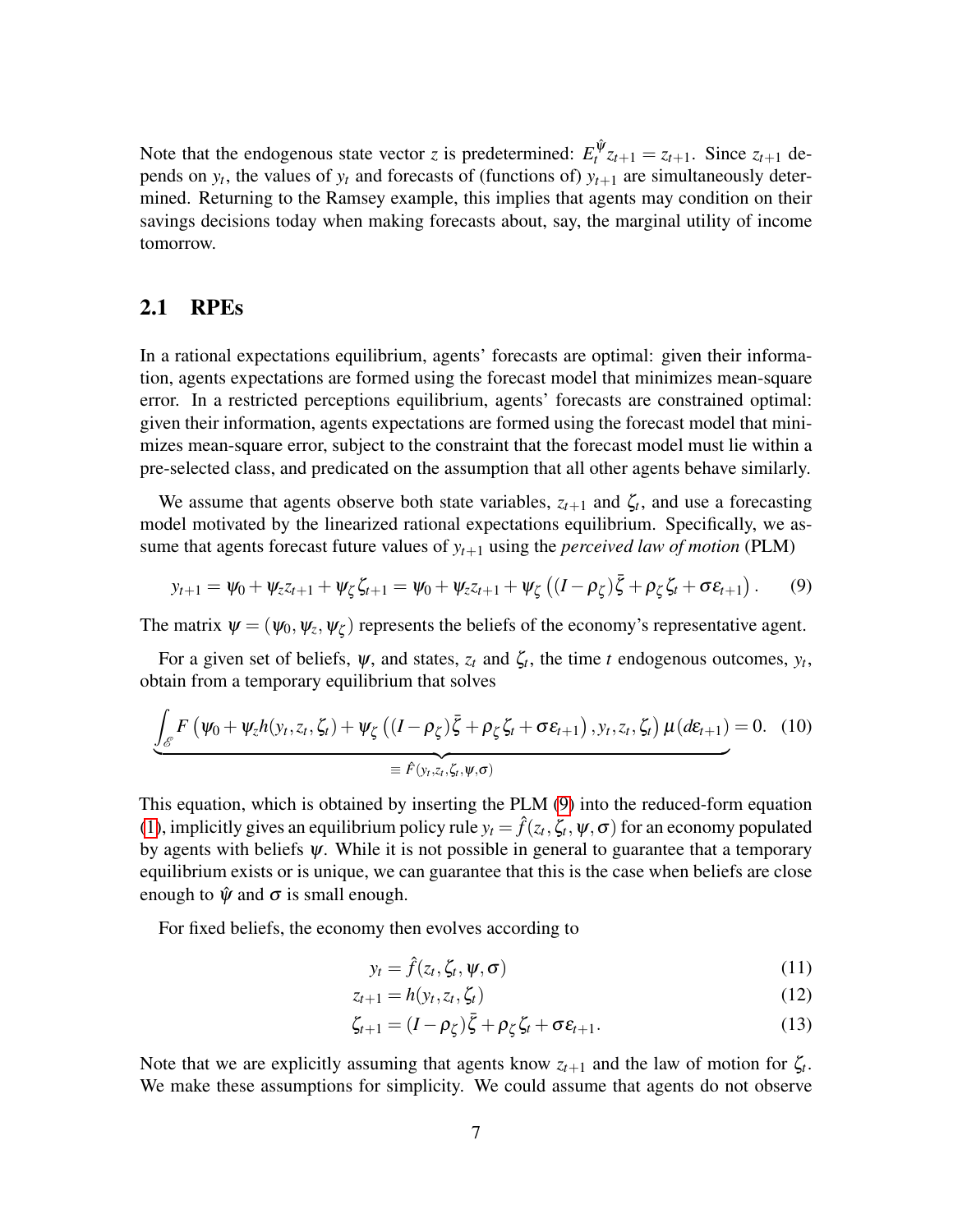$z_{t+1}$  and must, instead, construct forecasts for both  $z_{t+1}$  and  $\zeta_{t+1}$ . All the results would go through in this environment. We discuss this further in Section [2.2.](#page-8-0)

One immediate problem faced in this analysis is that for given values of  $\psi$  and  $\sigma$  there is no reason to expect that the dynamics [\(11\)](#page-6-1)-[\(13\)](#page-6-2) are stable in any natural sense. However, the linearization of this system with beliefs  $\hat{\psi}$  has a unique ergodic distribution. We would expect this property to hold for  $\psi$  near  $\hat{\psi}$  and for sufficiently small  $\sigma$ . We formalize this concept in the following lemma.

<span id="page-7-0"></span>**Lemma 1** (*Local Ergodicity*). *If*  $\psi$  *is near*  $\hat{\psi}$ ,  $z_0$  *is near*  $\bar{z}$ , *and*  $\sigma$  *is small enough, then process*  $(y_t, z_t, \zeta_t)$  *defined by the system* [\(11\)](#page-6-1)-[\(13\)](#page-6-2) *has a unique ergodic distribution*  $\mu(\psi, \sigma)$ *, and*

$$
(y_t, z_t, \zeta_t) \stackrel{\mathscr{D}}{\longrightarrow} (y(\psi, \sigma), z(\psi, \sigma), \zeta) \sim \mu(\psi, \sigma).
$$
 (14)

All proofs are in the Appendix. This lemma is key to our analysis. It guarantees the existence of an ergodic distribution of state variables for beliefs close enough to  $\hat{\psi}$  and for small enough  $\sigma$ . Intuitively, the stability of the linearized REE implies that the linearization of the dynamics [\(11\)](#page-6-1)-[\(13\)](#page-6-2) has a unique ergodic distribution when beliefs are consistent with the linearized REE, i.e.  $\psi = \hat{\psi}$ . For small enough  $\sigma$  it's possible to bound the errors of the linear dynamics relative to the true non-linear process enough to show that the state dynamics are locally an average contraction, which guarantees a unique ergodic distribution. The remaining work is to show that we can lift this property to an open set of beliefs containing  $\hat{\psi}$ .

We use Lemma [1](#page-7-0) to construct an RPE by defining a function  $\psi \to T(\psi, \sigma)$  that maps beliefs onto the coefficients obtained by projecting  $y(\psi, \sigma)$  onto  $z(\psi, \sigma)$ ,  $\zeta(\psi, \sigma)$ , and a constant. Thus the T-map takes beliefs to the coefficients of the linear forecast model that is optimal given the ergodic distribution implied by those beliefs. A *restricted perceptions equilibrium* is a fixed point  $\psi^*(\sigma)$  of this T-map. Two points merit emphasis. First, RPE beliefs are constrained optimal at the agent-level: if the economy is in an RPE and a given agent is required to pick, once and for all, a linear forecast model that conditions on current states and exogenous shocks, then  $\psi^*(\sigma)$  is their best choice. Second, like an REE, an RPE is appropriately interpreted as a Nash concept: RPE beliefs are optimal for a given agent only if (almost) all other agents hold RPE beliefs. The first of our two main results may now be stated.

<span id="page-7-1"></span>**Theorem 1.** *Given assumptions A, if*  $\sigma > 0$  *is sufficiently small then an RPE*  $\psi^*(\sigma)$  *exists. Furthermore:*

- *1. The RPE is locally unique: for given* σ *there is an open neighborhood U of* ψˆ *such that*  $\psi^*(\sigma)$  *is the unique fixed point of*  $T(\cdot, \sigma)$  *in U.*
- 2.  $\psi^*(\sigma) \to \hat{\psi}$  *as*  $\sigma \to 0$ *.*

This theorem provides two important conclusions. First, an RPE exists and is locally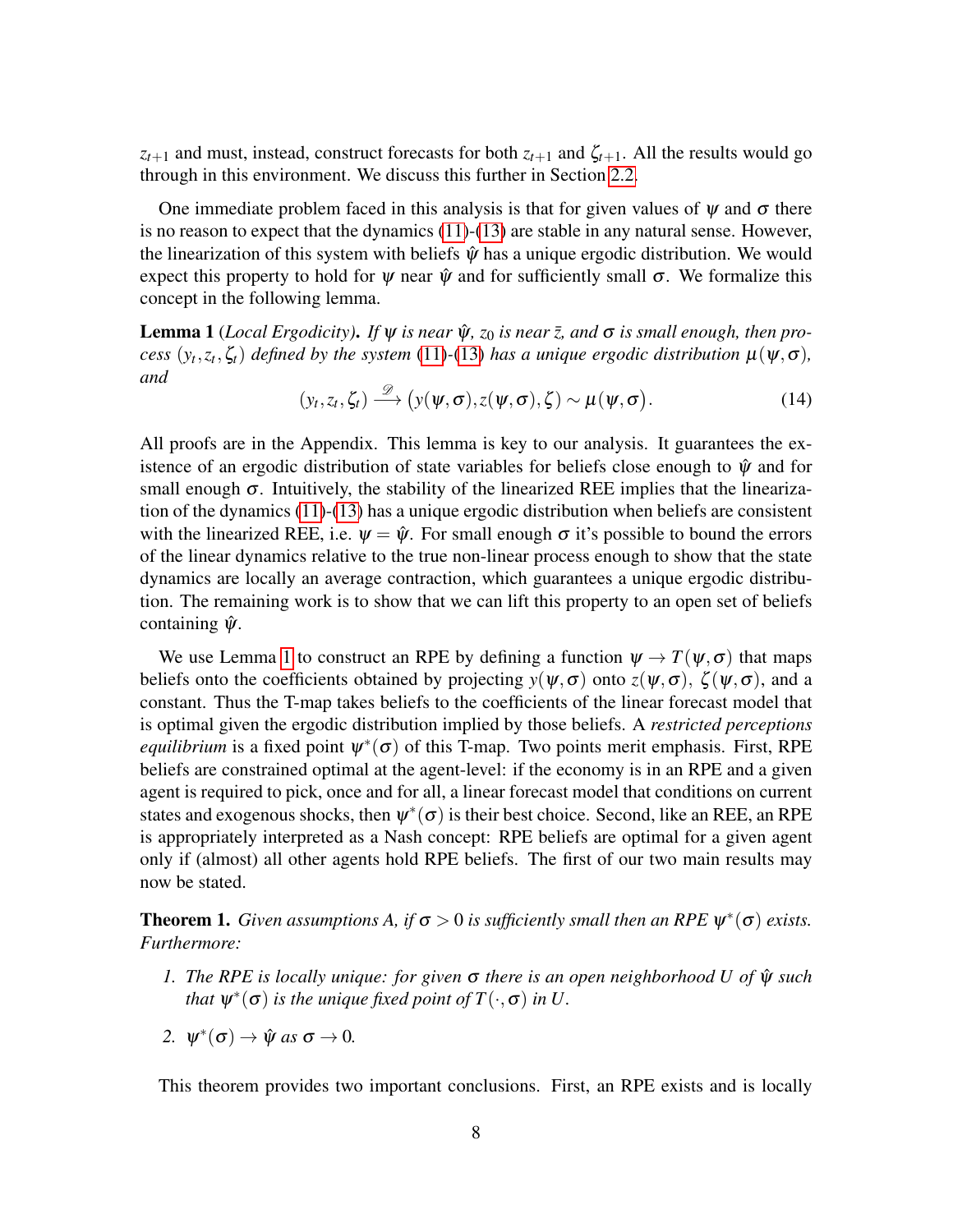unique for small shocks. This is as much as could be expected from a result that conditions on the local determinacy of the non-stochastic steady state. Second, an RPE meets the linearized REE in the small-shock limit, which is exactly as expected: the optimal linear forecast model becomes unconstrained optimal as the economy becomes linear. This last point is subtle and it is the reason we are using the concept of a RPE rather than a REE. The agent's forecasting model is necessarily misspecified: they are using a linear forecasting model in a non-linear world. Their decisions take into account the curvature of their utility functions and that prices that clear markets have a non-linear dependence on the aggregate state.

### <span id="page-8-0"></span>2.2 Alternative RPEs

The RPEs of Theorem [1](#page-7-1) are specific to the functional form of the forecast model used by agents when forming expectations: see equation [\(9\)](#page-6-0). This PLM was chosen for its alignment with the linearized REE given in [\(8\)](#page-5-4). However, it may be quite natural, within a given modeling environment, to make different assumptions about the information available to agents and about the set of regressors they use to make forecasts; and the nature, and possibly the number, of the resulting RPEs will depend on the informational assumptions made and the set of regressors used. Within our framework, three natural variations arise, and we discuss these here in turn.

Above it was assumed that agents observe, and condition forecasts, on  $z_{t+1}$ . Alternatively, it may be natural to assume agents don't observe  $z_{t+1}$ , and instead use a PLM to forecast it. For example, the PLM

<span id="page-8-1"></span>
$$
z_{t+1} = a_0 + a_z z_t + a_y y_t + a_\zeta \zeta_t \tag{15}
$$

can be used to replace *h* in [\(10\)](#page-6-3), yielding the temporary equilibrium condition

$$
\hat{F}(y_t, z_t, \zeta_t, \psi, a, \sigma) = 0.
$$

The analysis proceeds just as above, though now the RPE will have two endogenous beliefs vectors:  $\psi^*(\sigma)$  and  $a^*(\sigma)$ . Of course establishing existence of RPE in this case requires extending Theorem [1,](#page-7-1) but this extension would be a mechanical exercise as *h* is invariant to beliefs.

It may be natural to assume that agents do not observe, or otherwise do not use, some of the state variables when making forecasts. Furthermore, agents make choose to condition forecasts on contemporaneously determined variables, especially when the exogenous states are not observed. For example, in the Ramsey model it may be natural to assume that agents do not observe the TFP shock, and instead forecast wages and interest rates using a vector autoregression. RPE associated with underspecified forecast models have been studied extensively within the context of linearized models. To capture this type of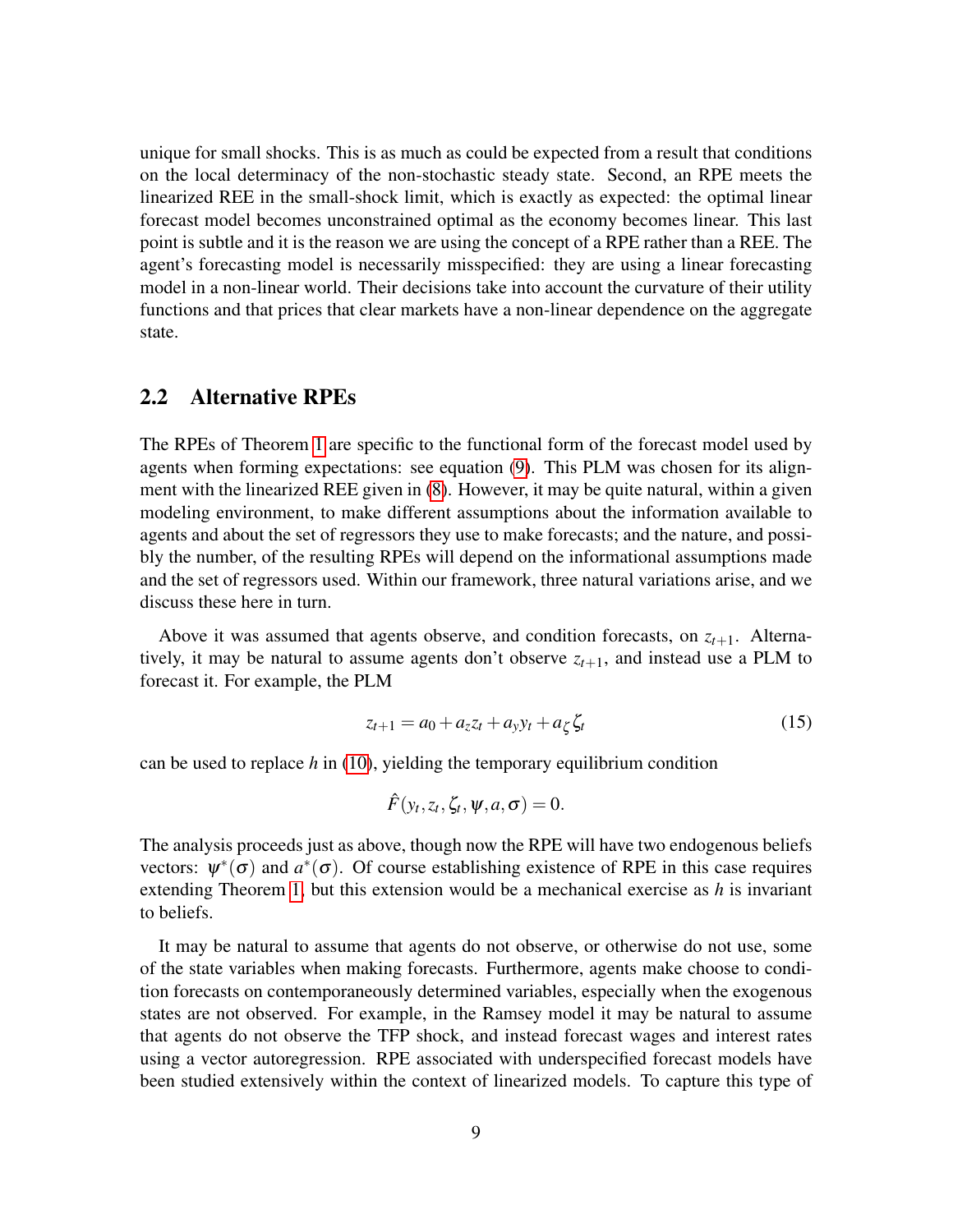behavior within our framework, we use the following PLM:

$$
y_{t+1} = \psi_0 + \psi_y I_y y_t + \psi_z I_z z_{t+1} + \psi_\zeta I_\zeta \zeta_{t+1},
$$

where  $I_{\star}$  is a selector matrix identifying which of the variables in  $\star$  are used as regressors. The analysis proceeds as before. Note that PLMs of this type may be used in conjunction with PLMs of the form [\(15\)](#page-8-1).

Finally, it may also be natural for agents to use a PLM that allows for interaction terms or other nonlinearities. This poses no conceptual difficulty: the only requirement for our analysis is that the PLM be linear in coefficients, so that projection can be used to establish conditions needed for consistency of beliefs. In fact, RPE associated with forecast models that condition on higher order terms can globally approximate the REE to arbitrary precision.

### <span id="page-9-1"></span>3 Learning your RPEs

Equilibrium objects requiring accumulated information and endogenous coordination among agents are most naturally viewed as emergent outcomes of natural learning processes. In macroeconomics, adaptive learning provides the needed natural process: agents are assumed to update their forecast rules as new data become available; if, over time, their forecast rules become consistent with the equilibrium object, then it is said to be stable under adaptive learning, and thus can be viewed as an emergent outcome of a natural learning process.

RPE, by construction, are amenable to this type of stability analysis. For the case at hand, we proceed as follows: let  $\psi_t$  be the representative agent's beliefs used in period t to form forecasts and take decisions. To update their beliefs as new data become available, the agent uses recursive least squares to regress realized outcomes  $y_t$  on their information  $\text{set } x_t^{\text{T}} = (1, z_t^{\text{T}})$ *t* ,ζ |  $t_t^{\mathsf{T}}$ ). The recursion can be written

<span id="page-9-0"></span>
$$
R_{t+1} = R_t + \gamma_{t+1} (x_t x_t^{\mathsf{T}} - R_t)
$$
  

$$
\psi_{t+1}^{\mathsf{T}} = \psi_t^{\mathsf{T}} + \gamma_{t+1} R_{t+1}^{-1} x_t (y_t - \psi_t x_t)^{\mathsf{T}}.
$$
 (16)

Here  $\gamma_t$  is the "gain sequence" and  $R_t$  is the period t estimate of the regressors' second moments.

It is well-known that for the decreasing-gain sequence  $\gamma_t = 1/t$ , equation (16) reproduces the sequence of standard least-squares estimates  $\psi_t$ , e.g. see Ch. 2 of Evans and Honkapohja (2001). In stochastic systems with AL, analytical results showing convergence to REE or RPE parameters require decreasing gains in which  $\lim_{t\to\infty} \gamma_t \to 0$  at a suitable rate like *t*<sup>−1</sup>. This assumption is appropriate when the economic environment is stationary and agents perceive it to be stationary.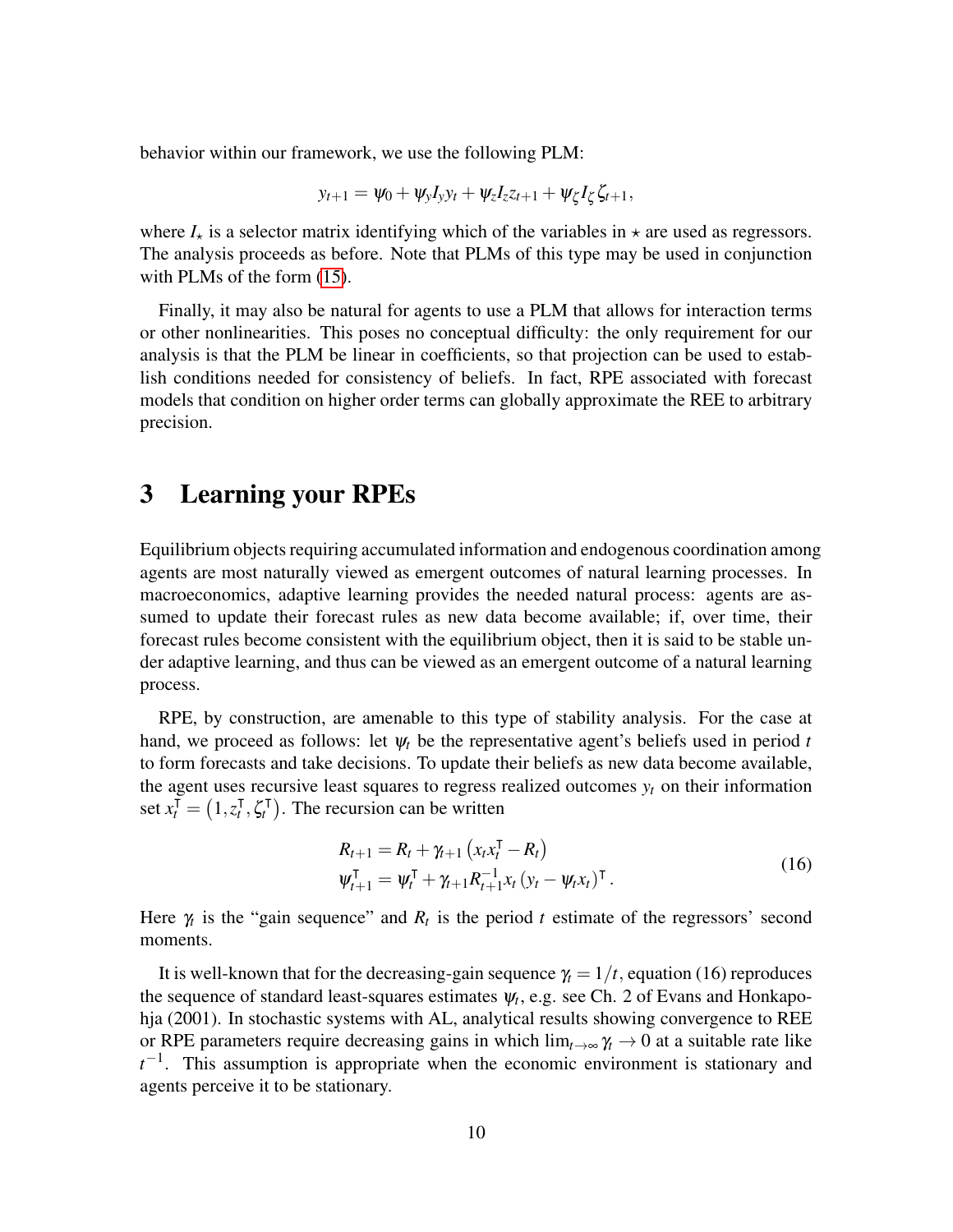In applied work the alternative "constant-gain" assumption is often used, in which  $\gamma_t = \gamma$ , where  $0 < \gamma < 1$ , with  $\gamma$  typically taken to be "small." Under constant-gain recursive least squares (RLS), agents in effect discount older data at geometric rate  $1 - \gamma$ . For the small gain limit, formal convergence results are available for constant-gain RLS in stationary systems. These results show that beliefs converge to a distribution around the REE (or RPE) beliefs. However, in practice stochastic simulations are frequently employed to study constant-gain learning dynamics.

While decreasing gain is appropriate in stationary environments, realistic economies are subject to structural change, and consequently applied models typically assume that agents use constant-gain RLS. Prominent early examples include Sargent (1999), Branch and Evans (2006b), Bullard and Eusepi (2005), Milani (2007) and Orphanides and Williams (2007). As emphasized in Evans, Evans, and McGough (2021), three distinct reasons can be given for the use of constant gain learning:

- i *Structural change and model misspecification.* See, for example, Williams (2019).
- ii *Perception of potential structural change.* This can be viewed as a form of robust decision making, see Evans, Honkapohja, and Williams (2010).
- iii *Availability bias.* This refers to a tendency, observed in the behavioral economics literature, notably Kahneman (2011), to weight more heavily experiences that readily come to mind. In the AL literature this is interpreted as a tendency to weight current and recent experience more heavily than past experiences. This has also been described as a "fading memory" effect, e.g. Malmandier and Nagel (2016), or a "recency bias", Cole and Milani (2021).

In line with these rationales and with the applied literature, our simulations use constantgain learning.

Equation  $(16)$  can be combined with equations  $(11)-(13)$  $(11)-(13)$  $(11)-(13)$  to obtain a recursive system characterizing the dynamics of our RBC model populated with learning agents. The full system, reproduced here for completeness, takes as the state  $(z_t, \zeta_t, R_t, \psi_t)$ , and is given by

<span id="page-10-0"></span>
$$
x_t^{\mathsf{T}} = (1, z_t^{\mathsf{T}}, \zeta_t^{\mathsf{T}})
$$
  
\n
$$
y_t = \hat{f}(z_t, \zeta_t, \psi_t, \sigma)
$$
  
\n
$$
z_{t+1} = h(y_t, z_t, \zeta_t)
$$
  
\n
$$
\zeta_{t+1} = (I - \rho_{\zeta})\bar{\zeta} + \rho_{\zeta}\zeta_t + \sigma \varepsilon_{t+1}
$$
  
\n
$$
R_{t+1} = R_t + \gamma_{t+1} (x_t x_t^{\mathsf{T}} - R_t)
$$
  
\n
$$
\psi_{t+1}^{\mathsf{T}} = \psi_t^{\mathsf{T}} + \gamma_{t+1} R_{t+1}^{-1} x_t (y_t - \psi_t x_t)^{\mathsf{T}}.
$$
\n(17)

Given an initial state, the system [\(17\)](#page-10-0) determines the time path of the our economy populated by homogeneous adaptive learners. If, for appropriate initial conditions,  $\psi_t \to \psi^*(\sigma)$ almost surely then we say that the RPE  $\psi^*(\sigma)$  is locally stable under adaptive learning.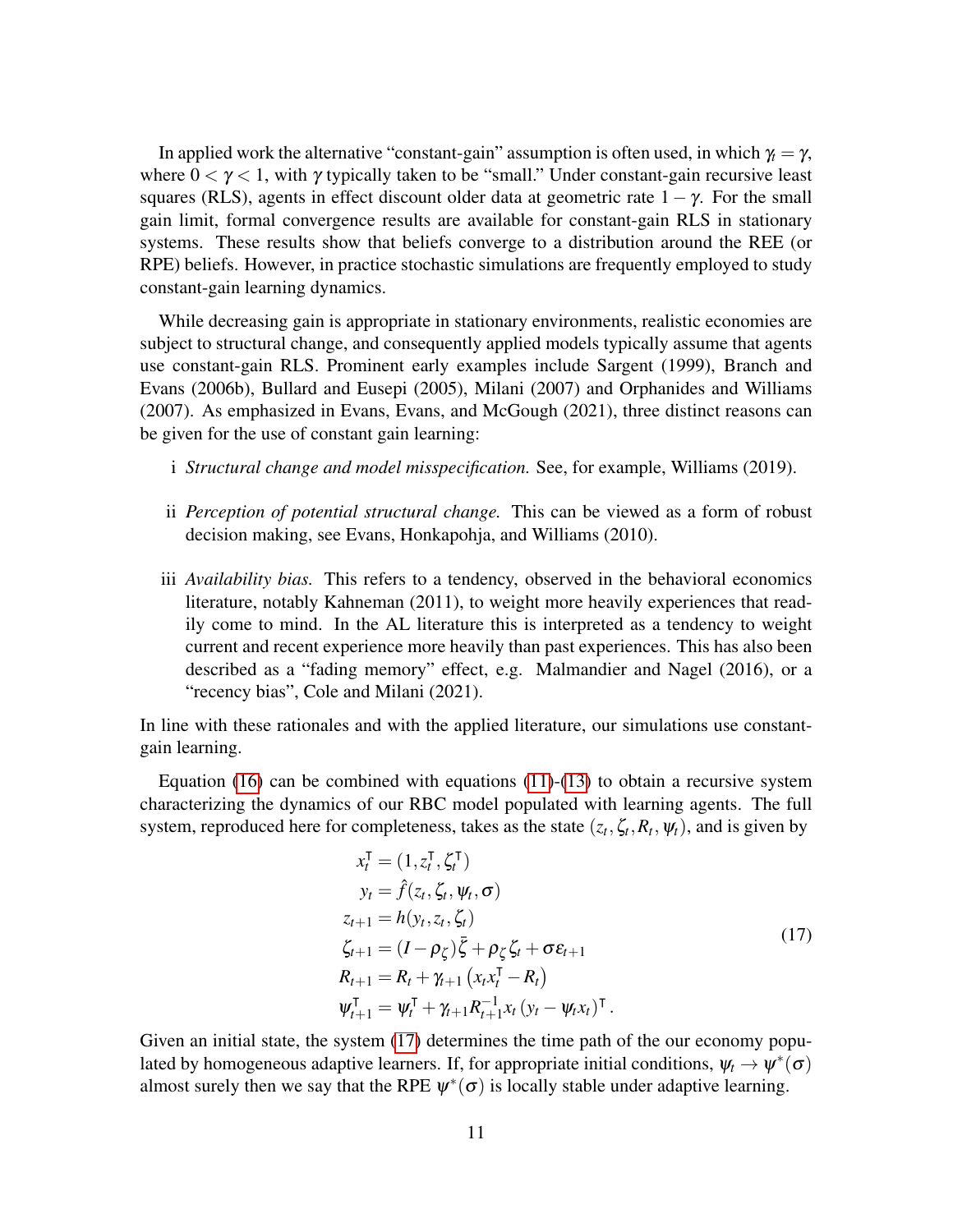#### 3.1 RPEs and E-stability

Assessment of stability under adaptive learning is commonly conducted using the *E-stability Principle*, which invites practitioners to forgo the challenges of the discrete, stochastic system [\(17\)](#page-10-0), and instead consider the continuous, deterministic system

<span id="page-11-0"></span>
$$
\dot{\psi} = T(\psi, \sigma) - \psi. \tag{18}
$$

An RPE  $\psi^*(\sigma)$ , as captured by a fixed point of the T-map, is *E-stable* if it is a Lyapunov stable equilibrium of [\(18\)](#page-11-0). The E-stability Principle says that E-stable equilibria are locally stable under appropriate adaptive learning algorithms.

The dynamics of beliefs under adaptive learning algorithms like [\(17\)](#page-10-0) are governed by the forecast error, in this case  $\hat{f}(z_t, \zeta_t, \psi_t, \sigma) - \psi_t x_t$ . The system [\(18\)](#page-11-0) is analogous: the RHS acts as a forecast error, measuring the discrepancy between perception  $\psi$  and implication  $T(\psi, \sigma)$ . If  $\psi^*(\sigma)$  is E-stable then "moving" according to this discrepancy pushes beliefs towards the RPE. The E-stability principle encapsulates the intuitive connection between these two dynamic systems.

The formal connection between the E-stability principle and systems like [\(17\)](#page-10-0) is quite deep and technical, and relies on the theory of stochastic recursive algorithms, as developed by Ljung (1977) and first used by Marcet and Sargent (1989b) in the context of adaptive learning. The E-stability Principle provides a simple side-step to the technicalities: sufficient conditions for Lyapunov stability are obtained from the eigenvalues of  $DT(\psi^*, \sigma)$ : see Evans and Honkapohja (2001) for many details.

E-stability of the RPE follows as collateral serendipity from the proof of Theorem [1,](#page-7-1) where the spectral radius of  $DT$  is shown to be smaller than one.<sup>[7](#page-11-1)</sup> In particular, we have

Corollary 1. *If F satisfies assumptions A and if*  $\sigma > 0$  *is sufficiently small then the RPE,*  $\psi^*(\sigma)$ , is *E*-stable.

Theorem [1](#page-7-1) demonstrates existence and uniqueness of RPE. This corollary shows that an RPE is the expected, emergent outcome of a natural learning process.

#### 3.2 Agent-level learning and the shadow-price approach

Our implementation of boundedly rational expectations formation has been necessarily mechanical: we did not use the details of the underlying economic model to inform the behavioral assumptions we made (e.g. which variables were forecasted and what regressors were used) because we did not specify an underlying model. This was intentional: we

<span id="page-11-1"></span> $7$ To establish stability under least-squares learning might be challenging – the state dynamics are not conditionally linear so the more general Markov versions of the SRA theorems are needed.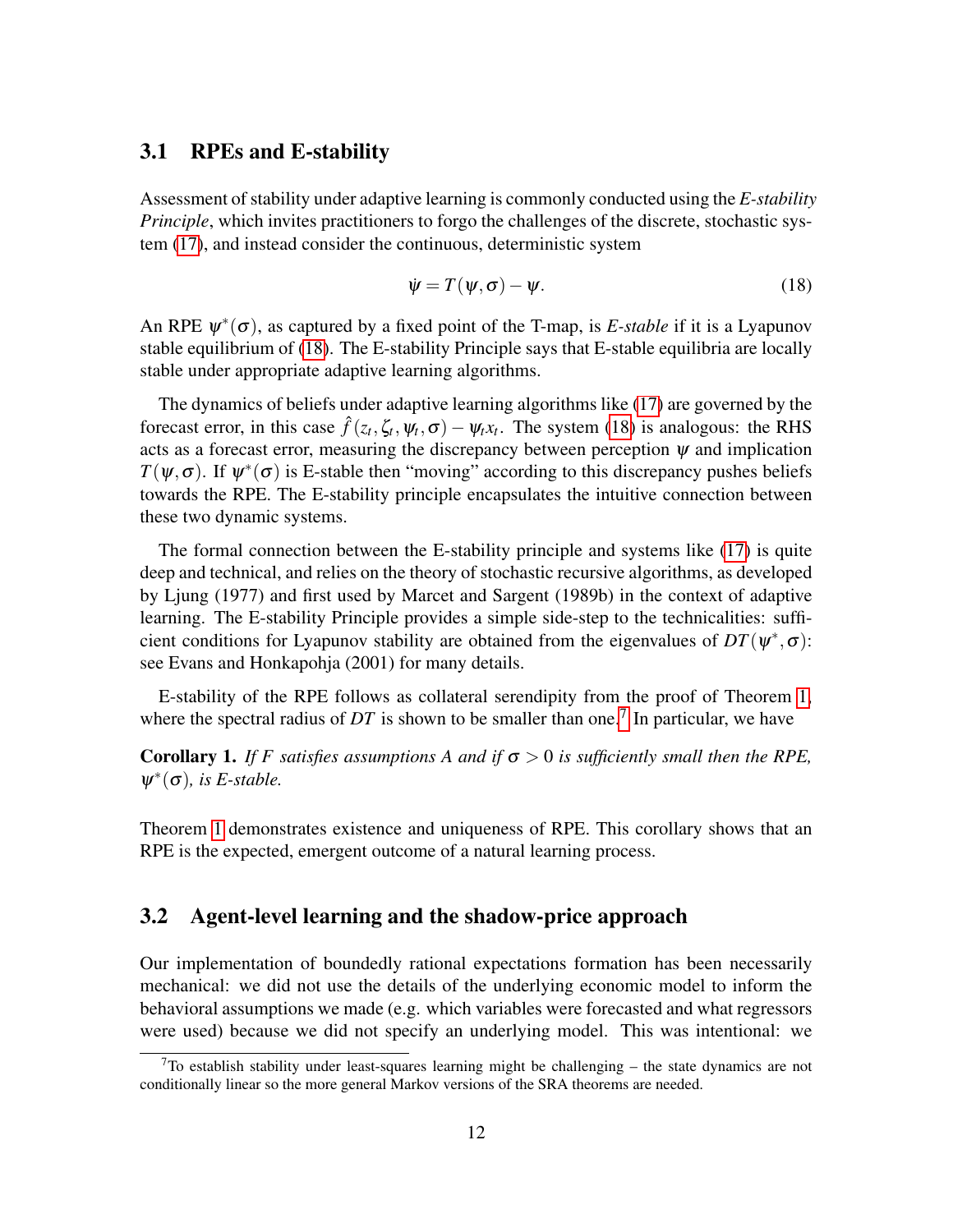wanted to provide generic existence, uniqueness and stability results based on determinacy and E-stability, without referring to the particulars of a given economy.

The mechanical approach taken here is sometimes referred to as *reduced-form learning*: bounded rationality is implemented only after aggregation, market clearing, and often considerable algebraic manipulation has taken place. Due to its relative tractability, this is by far the most popular approach for the implementation of adaptive learning in a given modeling environment, particularly for addressing questions of applied interest.

The alternative is to adopt bounded rationality, in terms of both forecasting and *decision making*, as a behavioral primitive, necessarily implemented prior to aggregation and market clearing. This general approach – *agent-level learning* – has been examined in a variety of settings, and based on a variety of different models of boundedly rational decision making. Evans and Honkapohja (2006) use *Euler equation learning* to justify reduced form learning in a new Keynesian environment; Preston (2005) emphasizes *the long-horizon approach* in which households use a form of anticipated utility, together with their life-time budget constraints, to take decisions; and Adam and Marcet (2011) put forth the concept of *internal rationality*, in which agents act fully rationally based on their beliefs, but these beliefs may not align with endogenous reality.

While the papers just referenced, as well as others like them, consider agent-level learning implementations within the context of specific DSGE environments, Evans and Mc-Gough (2018b) develop a theory of boundedly rational decision making that can be applied to any environment in which a fully rational agent would be modeled as solving a dynamic program. Their implementation – *the shadow price approach* – takes as primitive that agents make decisions using perceived shadow prices to assess the trade-off between today and the future; and they update their perceptions over time as they realize the consequences of past decisions. Evans and McGough (2021) provide a road map for the application of this approach in general environments, as well as a comparison of it to the approaches listed above.

Evans and McGough (2018b) demonstrate that the shadow price approach achieves asymptotically optimal decision making in linear-quadratic environments. Using the new technologies developed in this paper, we are currently working to extend the theoretical results of Evans and McGough (2018b) to fully general environments.

### 4 The RPEs of RBCs

We adopt a benchmark *real business cycle* model as a laboratory for a specific examination of the RPE associated with a DSGE model. Using numerical methods, we analyze the dynamics of the economy in an RPE and under the assumption that agents use a constant gain learning algorithm to learn the RPE. We compare these dynamics to those associated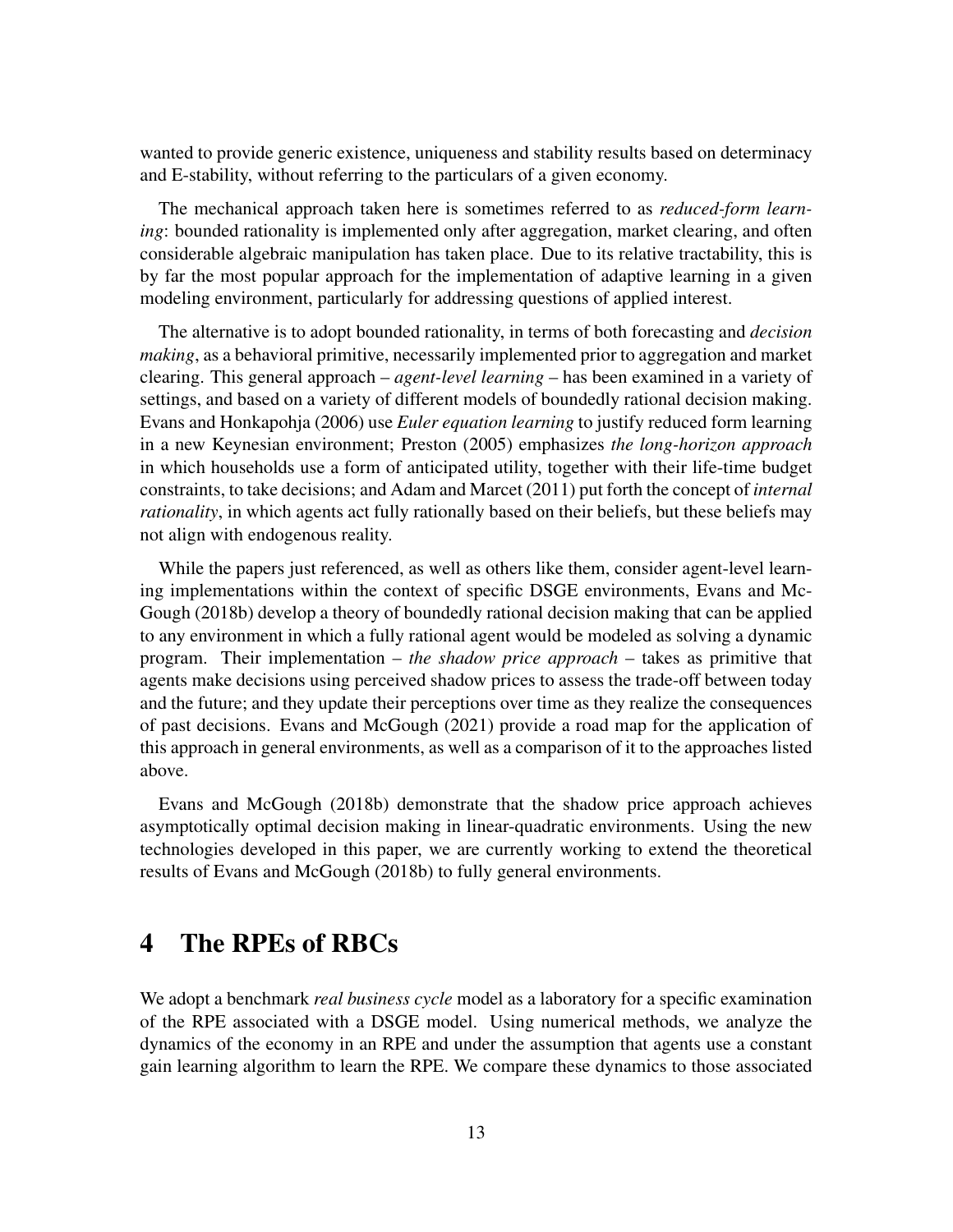with the model's REE. The dynamics under RE are obtained and presented in two ways: using a local approximation to the REE by linearizing the model around the non-stochastic steady state; and using a global approximation to the REE by applying standard techniques to approximate the solution to the associated planner's problem.

### 4.1 Environment and calibration

Time is discrete. There is a continuum of identical households (agents) who receive flow utility from the consumption of goods and leisure. Via competitive factor markets, agents supply capital and labor to firms, the former inelastically and the latter with Frisch elasticity  $\chi^{-1}$ . The representative household's problem is

<span id="page-13-0"></span>
$$
\max E_0 \sum_{t \ge 0} \beta^t \left( u(c_t) - v(n_t) \right) s_t = r_t s_{t-1} + w_t n_t - c_t - \tau_t,
$$
\n(19)

together with the restriction that agents cannot run Ponzi games (NPG). Here  $c$  is consumption,  $s$  is savings in the form of (real) capital, and  $n$  is the quantity of labor supplied. Wages *w* and gross returns *r* are written in terms of consumption goods.  $\tau$  represents lump sum taxes used to finance an exogenous government expenditure process. The function *u* measures flow utility from goods consumption, and is taken to be CRRA with risk parameter  $\theta > 0$ . The function v measures the disutility of labor and has the form  $v(n) = \xi (1 + \chi)^{-1} n^{1+\chi}$ , with  $\chi > 0$  capturing the inverse Frisch elasticity, and  $\xi > 0$  a scaling parameter used to tune steady-state labor hours.

Under rationality, the representative agent enters period *t* holding savings  $s_{t-1}$  and facing prices  $r_t$  and  $w_t$ , and taxes  $\tau_t$ . Their period *t* consumption, savings, and labor-supply decisions must satisfy their budget constraint [\(19\)](#page-13-0) and

<span id="page-13-1"></span>
$$
u'(c_t) = \beta E_t \lambda_{t+1} \tag{20}
$$

$$
\mathbf{v}'(n_t) = u'(c_t)w_t, \qquad (21)
$$

$$
\lambda_t = r_t u'(c_t), \qquad (22)
$$

where  $\lambda_t$  is their period *t* shadow price of savings. Their decisions must also satisfy the usual transversality condition (TVC). Equation [\(20\)](#page-13-1) is the standard Euler condition measuring the agent's consumption/savings trade-off, and equation [\(21\)](#page-13-1) measures their labor/leisure trade-off.

There is a continuum of identical firms, each owning technology *f* that is CRTS in capital *k* and labor  $n: f(k_t, n_t) = k_t^{\alpha} n_t^{1-\alpha}$ . There are no inter-temporal frictions and capital depreciates at rate  $\delta \in (0,1)$ . Competitive factor markets ensure

$$
r_t = 1 + f_k(k_t, n_t) - \delta \text{ and } w_t = f_n(k_t, n_t). \tag{23}
$$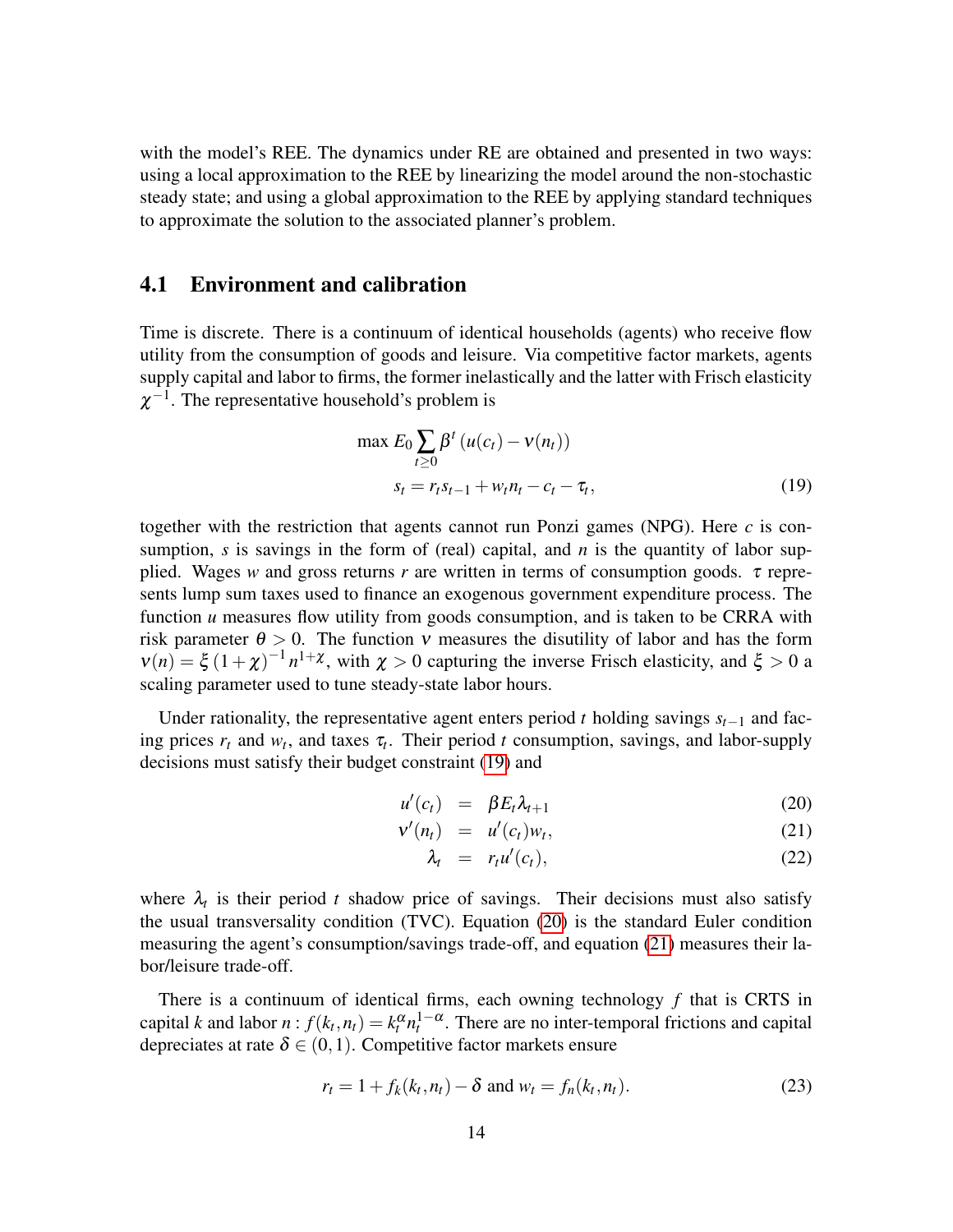Finally, each period, the government must finance an exogenous expediture process, *g<sup>t</sup>* . We assume that  $g_t$  follows a stationary  $AR(1)$  process in logs:

$$
\log g_t = (1 - \rho_g) \log \bar{g} + \rho_g \log g_{t-1} + \sigma \varepsilon_t, \tag{24}
$$

with  $\rho_g \in (0,1)$  and  $\varepsilon_t$  begin zero-mean, iid, and having compact support. The government runs a balanced budget each period,  $\tau_t = g_t$ . Market clearing, therefore, implies  $k_t = s_{t-1}$ , and so we may identify these variables to characterize the REE.

By modern standards, this is a particularly simple version of a DSGE model. We could have embellished this model by adding multiple shocks; pricing or financial frictions; and even heterogeneous agents. All of our theorems would still apply to any of these extensions. However, our main interest is understanding the behavior of a model populated by small agents who are using linear forecast rules in a non-linear world. To isolate this behavior, we have opted to study one of the simplest non-linear models whose dynamics are well understood.

To map this environment into our general framework, we specify our model in logs and set

$$
y_t = (\log c_t, \log n_t, \log \lambda_t, \log r_t, \log w_t) \text{ and } z_t = \log k_t \text{ and } \zeta_t = \log g_t \tag{25}
$$

Then the functions  $F$  and  $h$  in [\(1\)](#page-4-2) and [\(2\)](#page-4-4) are given by

$$
F(y_{t+1}, y_t, z_t, \zeta_t) = \begin{pmatrix} u'(c_t) - \beta \lambda_{t+1} \\ u'(c_t) w_t - v'(n_t) \\ \lambda_t - r_t u'(c_t) \\ r_t - 1 - f_k(k_t, n_t) + \delta \\ w_t - f_n(k_t, n_t) \end{pmatrix}
$$
(26)

<span id="page-14-1"></span><span id="page-14-0"></span>
$$
h(y_t, k_t, \zeta_t) = f(k_t, n_t) + (1 - \delta)k_t - c_t - g_t.
$$
 (27)

For standard calibrations of the RBC model, assumptions A hold, so that the steady state is determinate. In the unique REE  $y_t$  is a function of the states  $\log k_t$  and  $\log g_t$ . Following Section [2.1,](#page-6-4) we assume that boundedly rational agents forecast future values of *y* with a PLM which is linear in these states and given by [\(9\)](#page-6-0). As  $\log \lambda_{t+1}$  is the only variable that requires forecasting, the linear PLM can be written simply as

<span id="page-14-2"></span>
$$
\log \lambda_{t+1} = \psi_0 + \psi_k \log k_{t+1} + \psi_g \log g_{t+1},\tag{28}
$$

with expectations formed according to

$$
E_t^{\psi}\lambda_{t+1} = \exp(\psi_0 + \psi_k \log k_{t+1} + \psi_g((1-\rho_g)\log \bar{g} + \rho_g \log g_t)) \cdot E \exp(\sigma \psi_g \varepsilon_{t+1}).
$$

This PLM can be combined with equations [\(26\)](#page-14-0) and [\(27\)](#page-14-1) to obtain the temporary equilibrium function  $\hat{F}$ , given in [\(10\)](#page-6-3). Finally, we can write the REE functional dependence of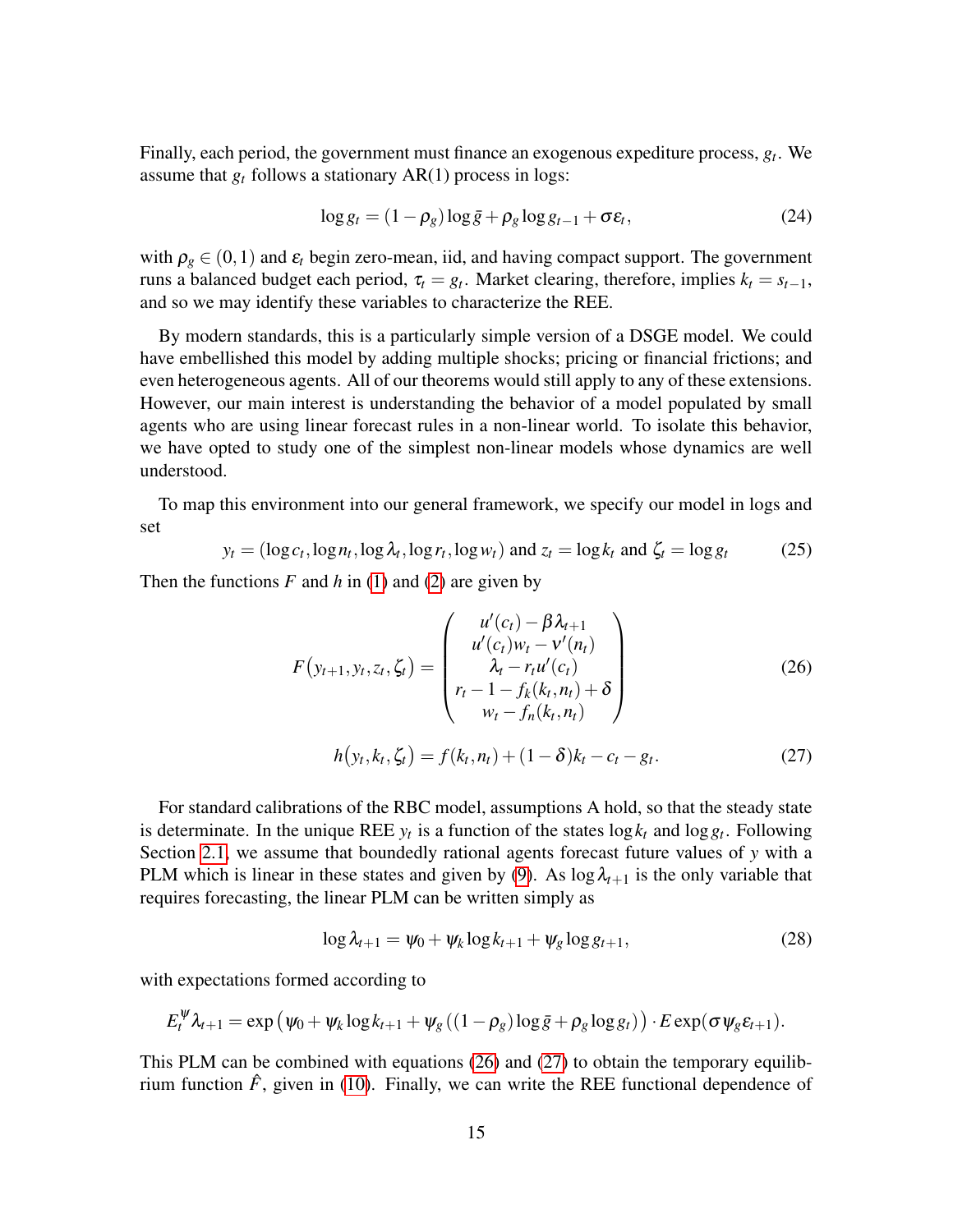the shadow price on the states as:  $\log \lambda_t = \Lambda(\log k_t, \log g_t)$ . Linearizing  $\Lambda$  about the steady state yields the beliefs  $\hat{\psi}$  associated with the linearized REE.

Our calibration follows that of Evans, Li, and McGough (2021). The model is calibrated to a quarterly frequency with  $\beta$  set to 0.99 to give an annualized steady-state real interest rate of 4%.  $\alpha$  is set to 0.36 to target capital's share of output, while the depriciation rate  $\delta$ is set to 0.025 to match a capital to output ratio of 10.26 (see Den Haan, Judd, and Juillard (2010)). Flow utility from consumption is assumed logarithmic ( $\theta = 1$ ), and we take the Frisch elasticity,  $\chi^{-1}$ , to be 1. The parameter  $\xi$  is calibrated to 9.72 to target the average supply of hours by the households of  $1/3$ . Finally, the parameters of the government expenditures process are set to  $\rho = 0.965$  and  $\sigma = 0.0136$  to match the autocorrelation and standard deviation of log-linearly detrended real government expenditures, with  $\bar{g} = 0.185$ to give a steady-state spending to gdp ratio of 15%. For convenience, the following table records the calibrated values.

Table 1: Calibration

| parameter $\begin{array}{ c c c c c c } \hline \beta & \theta & \chi & \xi & \alpha \ \hline \end{array}$ |  |  |  |                                                                                                         |  |
|-----------------------------------------------------------------------------------------------------------|--|--|--|---------------------------------------------------------------------------------------------------------|--|
| value                                                                                                     |  |  |  | $\vert 0.99 \vert 1.0 \vert 1.0 \vert 9.72 \vert 0.36 \vert 0.025 \vert 0.965 \vert 0.0136 \vert 0.185$ |  |

### 4.2 RPE Beliefs and Stability

The RPE can be computed using a sample analog of the T-map: for fixed  $\psi$ , the economy can be simulated to approximate the ergodic distribution of  $(\log \lambda_t, \log k_t, \log g_t)$ ; we can then sample from this distribution and regress  $\log \lambda$  on  $\log k$ ,  $\log g$  and a constant to obtain the sample analog of the T-map. The fixed point can then be found using a non-linear solver.

We find that the RPE values of beliefs in the non-linear model are very close but not exactly identical to  $\hat{\psi}$ , i.e. the REE beliefs in the linearized model. This can be observed by looking at the red and blue dashed lines in Figure [1](#page-16-0) which represent the linear and RPE beliefs respectively. That the beliefs are close to each other reflects that our RBC model is very close to linear in logs; and indeed, for this same reason, the linearized model provides a very good approximation to non-linear model along certain measures. However, this should not be misconstrued as meaning that the models' dynamics themselves are isomorphic; indeed, in the RPE the Euler equation predicates that an agent's consumption decision is non-linear in shadow-price forecasts.

We now consider stability of RPE under real-time adaptive learning. As discussed Section [3,](#page-9-1) E-stability of the RPE strongly suggests that it will be stable under adaptive learning. Figure [1](#page-16-0) confirms this. The figure was created using 100,000 simulations with gain set at  $\gamma = 0.05$ . The initial value of the second moments matrix *R* was taken as common across simulations and set at the linear REE value. Initial beliefs were drawn randomly within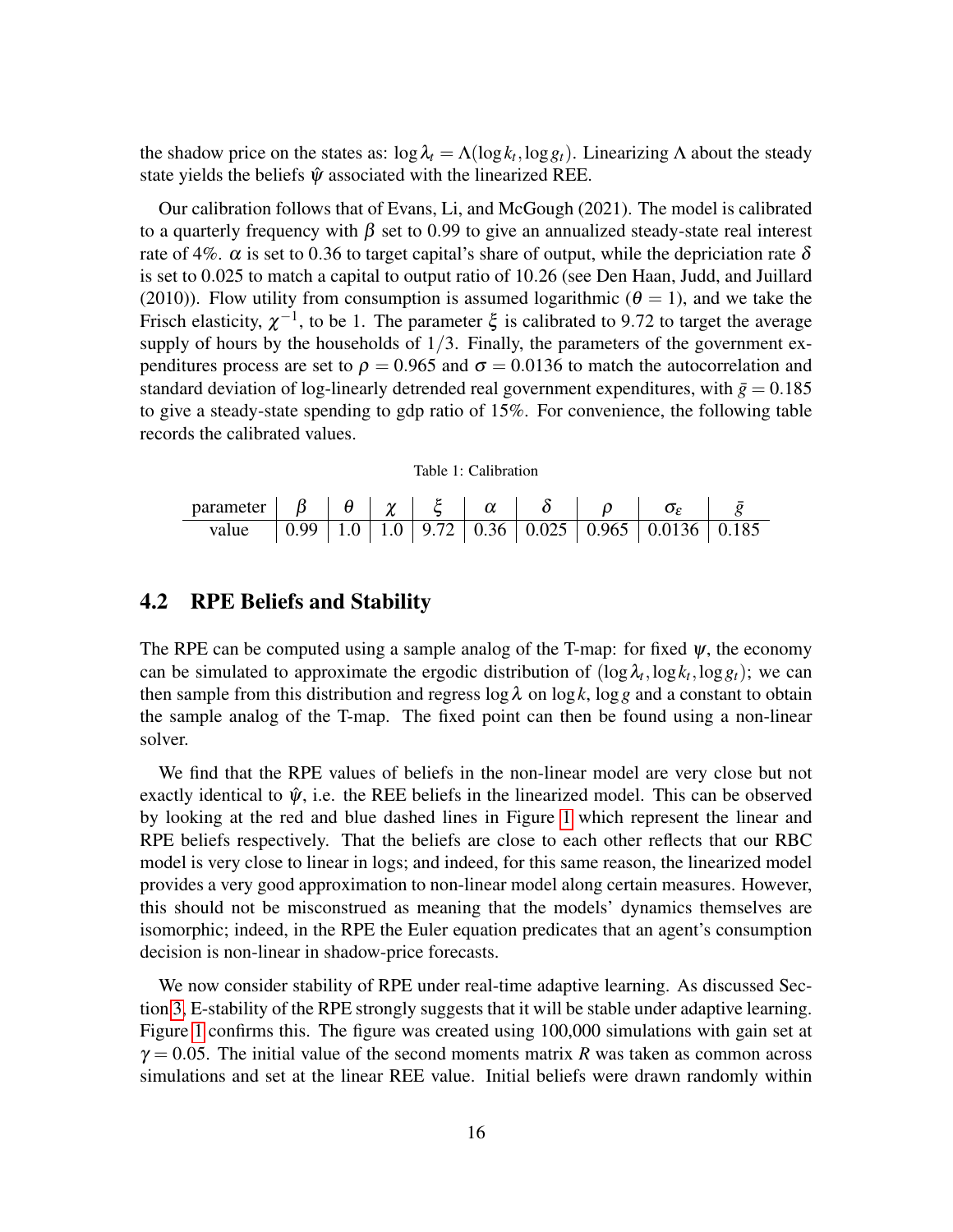$\pm 50\%$  of the linear REE values. The thicker black curve is the cross-sectional mean of beliefs and the outer curves identify the lowest and highest deciles.

Two observations are warranted. First, the simulations capture the stability of the RPE under learning. Even though the initial beliefs of the economy start of away from the RPE they eventually coalesce around the RPE. Second, the simulations take the gain to be constant. For this reason, beliefs do not converge to RPE values but rather to an ergodic distribution that is centered very near them. $8$  If the gain decreased at an appropriate rate, for example  $\gamma_t \propto t^{-1}$ , then we would expect beliefs to converge almost surely to the RPE.<sup>[9](#page-16-2)</sup> All taken together, we find results consistent with our theoretical statements: namely, that an RPE exists, that it lies close to the linearized REE, and that it is stable under learning.

<span id="page-16-0"></span>

Figure 1: Dashed red lines are linearized REE beliefs, dashed blue lines correspond to RPE beliefs, and the black curves describe the dynamics of beliefs under learning with the middle curve representing mean beliefs and the shaded band identifying the lower and upper deciles. The upper label of each panel gives the numerical value of the associated RPE coefficient.

<span id="page-16-2"></span><span id="page-16-1"></span><sup>&</sup>lt;sup>8</sup>As the gain approaches zero the mean of the ergodic distribution of beliefs approaches the RPE.

<sup>&</sup>lt;sup>9</sup>To ensure almost most sure convergence it is necessarily to augment the learning algorithm with a projection facility: see Evans and Honkapohja (2001) for details.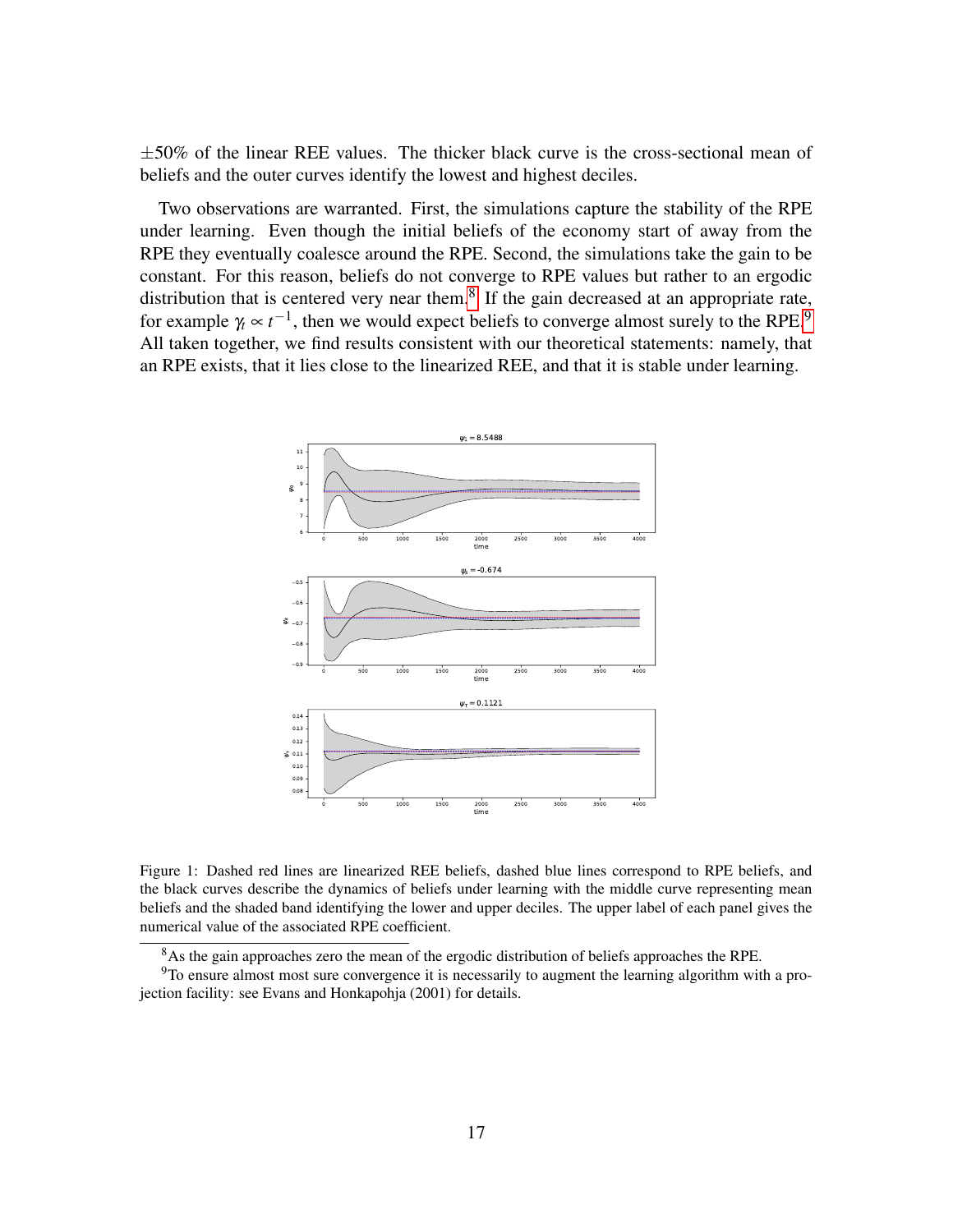### <span id="page-17-2"></span>4.3 RPE dynamics

Impulse responses to a one-standard-deviation government expenditure shock also highlight both the similarities and differences across models: see the left-hand panels of Figure [2.](#page-17-0)<sup>[10](#page-17-1)</sup> The red curve is the linear REE time-path, with black and blue the RPE and non-linear REE paths respectively. All variables are in percent deviations from their initial state values. The non-linear REE and RPE are almost indistinguishable, demonstrating, even with a linear forecasting rule, that the model with boundedly rational agents does a good job of capturing the non-linearities of the model.

<span id="page-17-0"></span>

Figure 2: IRF to a government expediture shock with  $\sigma = 0.0136$  (left) and transition dynamics (right). Red curve corresponds to linear REE. The blue curve represents the response of the REE while the black line plots the response of the RPE. All variables are percent deviations from non-stochastic steady state.

To investigate this point further, we study the transition dynamics from a point farther away from the non-stochastic steady state, yet still visited frequently by the dynamic model. To achieve this, we take the ergodic distribution of state variables generated by the REE and compute their average values conditional on government expenditures being above their mean. We initialize all three models at these states and plot expected paths of the capital stock and consumption in the right-hand panels of figure [2.](#page-17-0) All values are in percent deviation from the non-stochastic steady state. As initial state values are further away from the non-stochastic steady state, the linearized REE does a poorer job approximating the outcomes of the non-linear REE while the RPE is much closer. Interestingly, the non-linear REE and RPE both converge to the same long run average values, which are different from

<span id="page-17-1"></span><sup>&</sup>lt;sup>10</sup>The IRFs for the the non-linear REE and RPE paths are computed by averaging across multiple simulations, and, for each simulation, netting out the dynamics resulting from the same sequence of innovations, but without the initial impulse shock.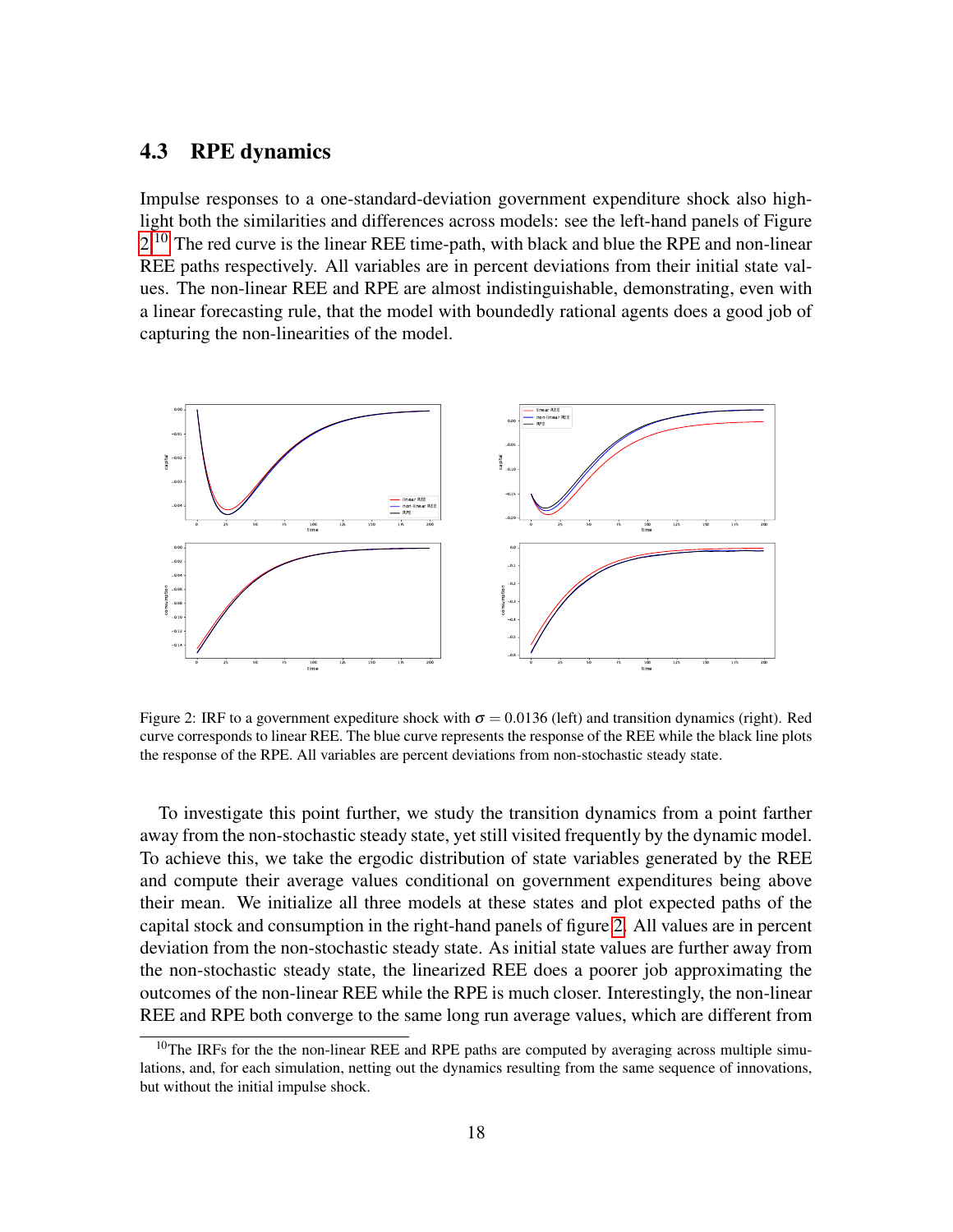the non-stochastic steady state. Even though the forecasting rule in the RPE is linear, agents are still exposed to the non-linearities of the model and feature the same precautionary savings motives present in the non-linear REE. This leads to both models having long-run capital levels that are larger than those of the non-stochastic steady state, which is the long run average of the linear REE model.

The take-away so far is that RPE are easily computed and are stable under adaptive learning, as is strongly suggested by our E-stability finding. In this way an RPE can be viewed as an emergent outcome of a natural learning process. In addition, the behavior of the economy in an RPE and with learning agents departs only very modestly from the non-linear REE, and captures aspects of the model's inherent non-linearity missed by the linearized model.

#### 4.4 Structural change

The findings of Section [4.3](#page-17-2) reflect that the environment is stationary. In the presence of structural change, the behavior of models with learning agents can differ quite significantly, and in our view, realistically, from the predictions of rational expectations. To examine this, we consider a simple comparative dynamics experiment: assume that the economy has existed for an extended period of time and has reached, at time 0, an ergodic distribu-tion of state variables.<sup>[11](#page-18-0)</sup> At time 0, the government unexpectedly and permanently raises government expenditures by 5%. This is achieved by raising current government expenditures, *g*0, by 5% and permanently raising the long government expenditures to a new level  $\bar{g}' = 1.05\bar{g}$ . Figure [3](#page-19-0) plots the expected paths of capital and consumption as percentage deviations from their time 0 values. The blue curve is the non-linear REE and the black curve is the dynamics under learning.

The outcomes of the REE are as expected. The permanent increase in spending is implemented as a lump-sum tax, which reduces consumption and leisure via the income effect. The increase in labor raises the return to capital, thus increasing savings. This raises income over time, with consumption and leisure rising to their new, lower steady state values.

The time paths in the learning economy are strikingly different. On impact, as in the REE environment, the rise in taxes imparts an income effect leading to a fall in consumption, but one that is smaller than under RE. This difference is due to differing expectations about the future. Expectations of the learning agents are formed according to

$$
E_t^{\Psi} \lambda_{t+1} = \exp \left( \psi_{t,0} + \psi_{t,k} \log k_{t+1} + \psi_{t,g} \left( (1 - \rho_g) \log \bar{g}' + \rho_g \log g_t \right) \right) \cdot E \exp(\sigma \psi_{t,g} \varepsilon_{t+1}). \tag{29}
$$

where  $\psi_t$  represents the agent's beliefs at time *t*. When forming expectations in [\(29\)](#page-14-2), agents fully recognize that the increase in government expenditures is permanent and thus accurately forecast  $log(g_{t+1})$ . They, however, have never experienced a permanent change in

<span id="page-18-0"></span><sup>&</sup>lt;sup>11</sup>For the REE,  $(\log k_0, \log g_0)$  is drawn from the ergodic distribution of the REE model. For the learning economy,  $(\log k_0, \log g_0, \psi_0)$  is drawn from the ergodic distribution of the constant-gain learning model.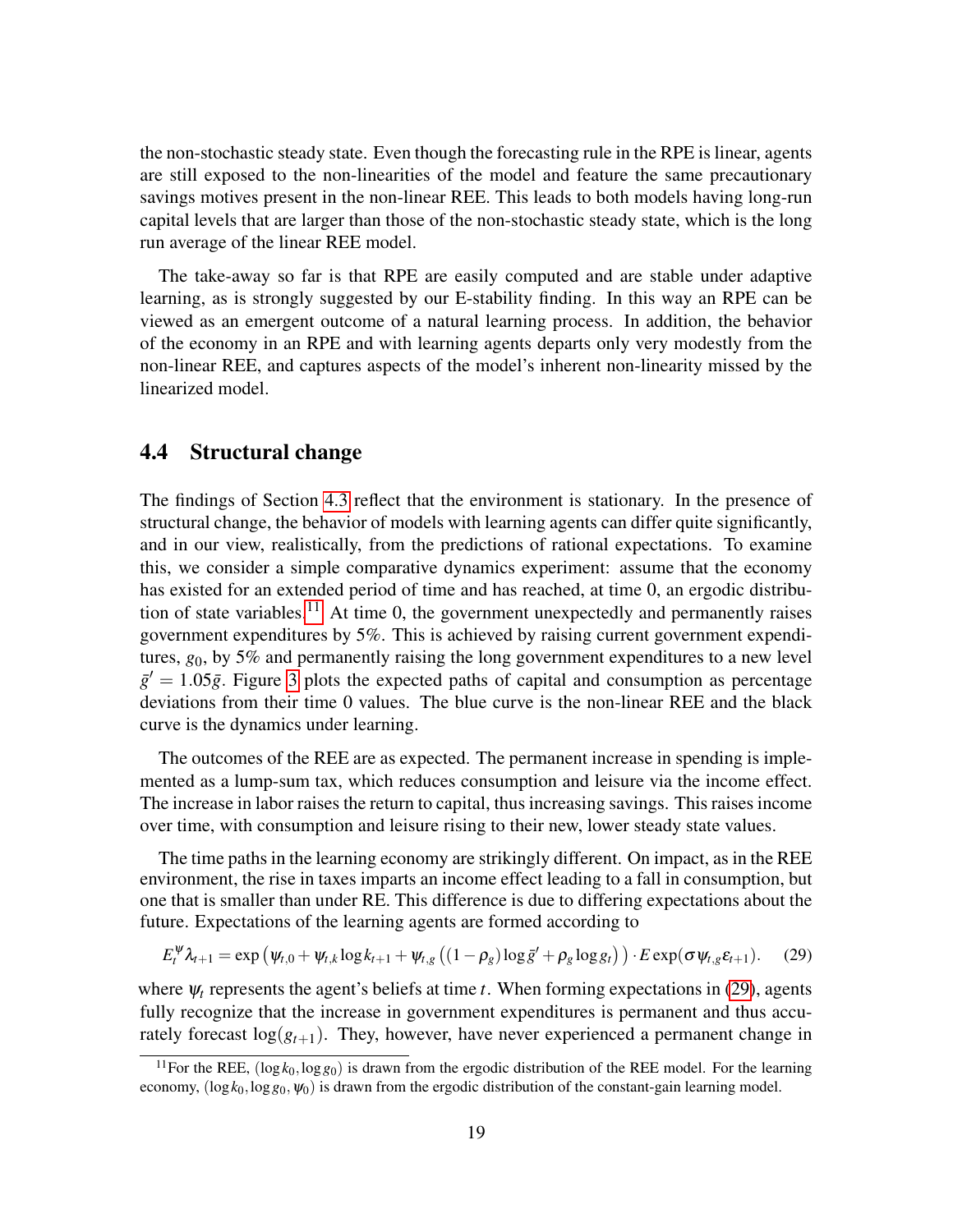<span id="page-19-0"></span>

Figure 3: Expected path of consumption and capital to a permanent government spending increase (left) and dynamics of beliefs (right). Blue curve is non-linear REE, red curve is linear REE, and black curve is learning RPE. Black curves give mean beliefs, and the shaded band identifies lower and upper deciles.

government expenditure and, thus, must rely on their experience with persistent but transitory changes to forecast the effect of the permanent shock on their shadow price of savings. As a result, the 5% increase in expenditures yields an expected increase in the log shadow price of  $0.05\psi_{t,g}$ . The positive coefficient,  $\psi_{t,g}$ , implies that agents update their expectations of the shadow price of savings to be higher due to the increase in government expenditure, but not to the same degree as the fully rational agent. Thus, the fall in consumption in the learning model is smaller than that of the rational expectations economy and, as a result, the capital stock initially declines. This occurs even though agents have had experience with government expenditure shocks that were highly persistent. Over time, however, the learning agents notice that their realized shadow price of savings is higher than expected and adjust their beliefs accordingly. In the long run, the capital stock converges to a new average value close to that of the non-linear REE.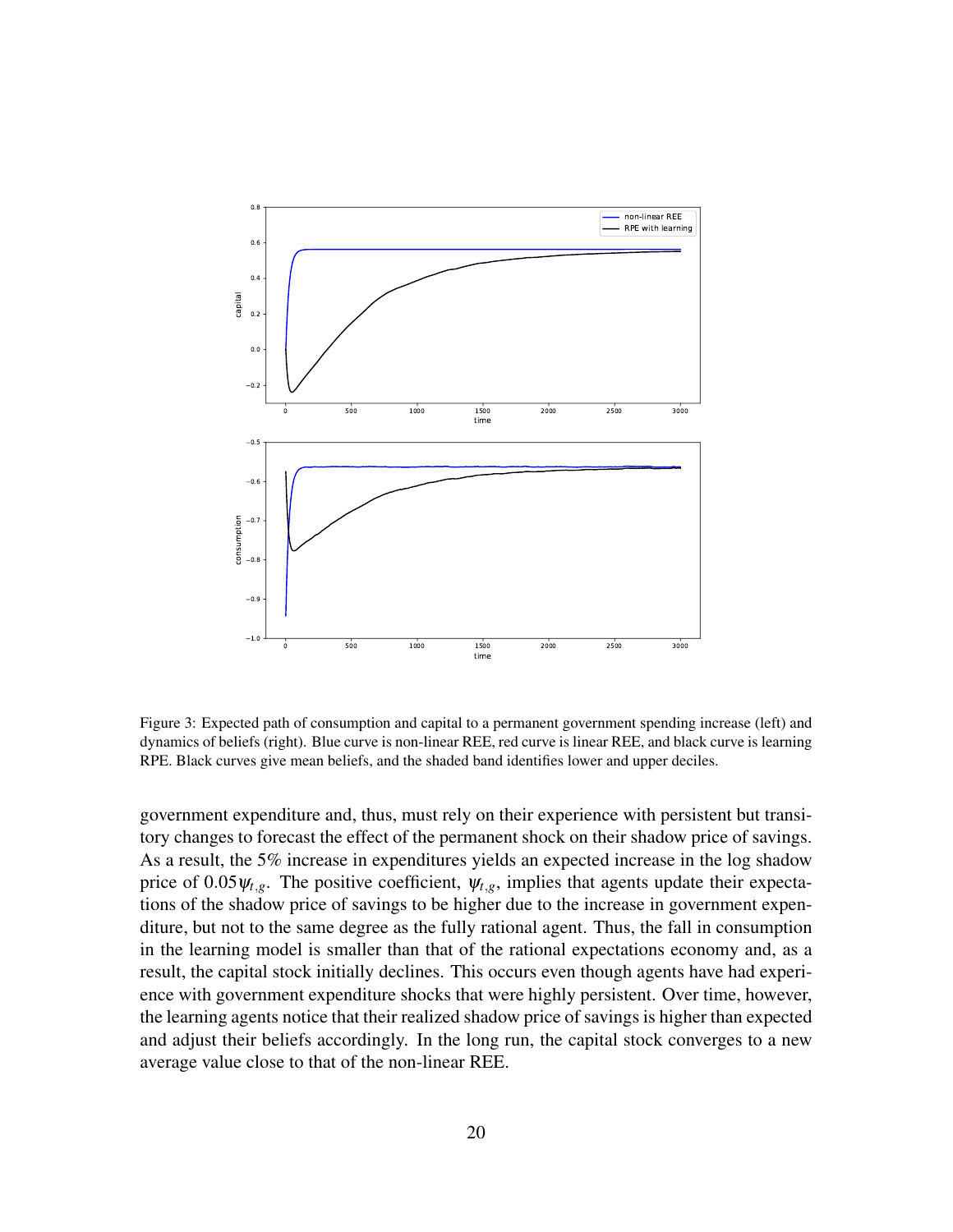# 5 Conclusions

In DSGE models the decision rules used by agents are inherently both forward-looking and nonlinear. Under rational expectations the forecasts of agents are assumed to be optimal, based on correct conditional distributions. However, those conditional distributions are endogenously determined by the future decisions of agents. Hence, the REE must be viewed as an equilibrium, and this begs the question of how the equilibrium is attained, a concern that is acute in nonlinear settings. This paper has shown a natural path through these issues, based on plausible bounded rationality considerations.

We assume agents estimate linear forecast models and use them to form the required conditional expectations needed for subjectively optimal decision-making. Estimated coefficients of the forecast models are updated over time using least-squares learning. Within an abstract framework that can represent most representative-agent DSGE models, we show under standard assumptions that there exists a restricted perceptions equilibrium – which can be viewed as a counterpart to the models associated REE – in which agents' forecast rules are optimal within the linear class under consideration. Furthermore, the RPE is stable under least-square learning, i.e. forecast rules converge over time to the RPE, which addresses the issue of attainability of the RPE.

We used the RBC model to demonstrate the tractability of our approach, as well as to study the novel transitional learning dynamics following structural change. Applications to New Keynesian models and to DSGE models that include empirically relevant frictions are clearly feasible, using the shadow-price approach developed in Evans and McGough (2018b), and this approach can be extended to allow for agent heterogeneity. Finally, the theoretical framework developed in this paper can be applied to decision problems of the kind commonly modeled using dynamic programming, thus allowing for the development of a theory of bounded-rational decision making that can be used to model agent-level learning in DSGE environments. These applications and extensions are the subject of current research.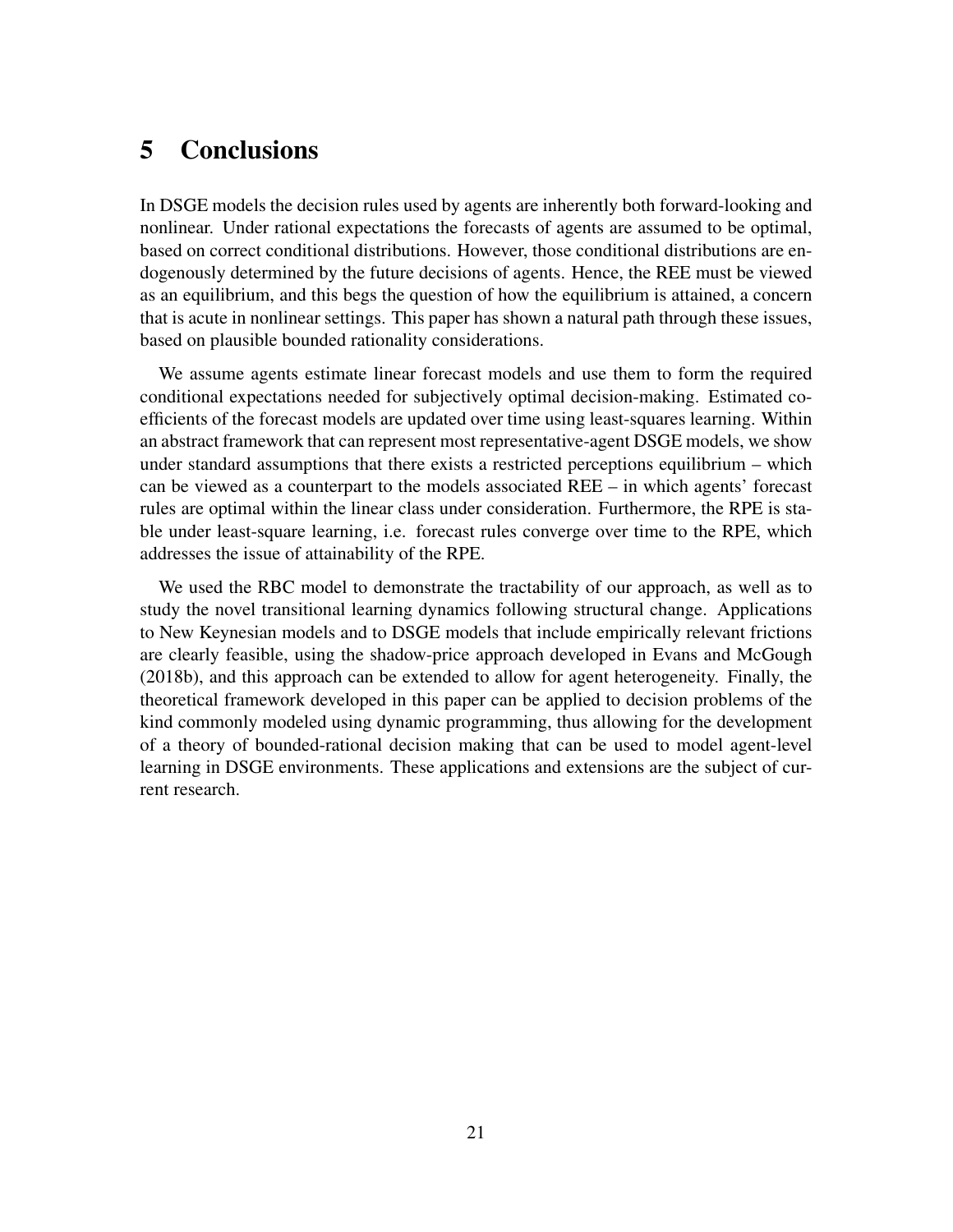# Appendix

We begin with a technical lemma that provides conditions for existence of stable ergodic distributions associated with homogeneous recursive dynamic systems. First, some notation. Let  $\mathscr{S} \subset \mathbb{R}^n$  be open,  $\mathscr{E} \subset \mathbb{R}^m$  be compact, convex, with non-empty interior containing the origin, and  $\Psi \subset \mathbb{R}^k$  be open. Let  $\phi : \mathscr{S} \oplus \mathscr{E} \oplus \Psi \oplus \mathbb{R} \to \mathscr{S}$  be  $C^k$  on the interior for  $k \geq 2$ . The dynamical system of interest is

<span id="page-21-0"></span>
$$
y_t = \phi\left(y_{t-1}, \sigma \varepsilon_t, \psi, \sigma\right),\tag{30}
$$

where  $\sigma \in (0,1)$ ,  $y_{-1} \in \mathscr{S}$ , and  $\varepsilon_t \in \mathscr{E}$  is iid, zero mean.

The technical lemma establishes conditions sufficient to guarantee that [\(30\)](#page-21-0) has a unique, stable ergodic distribution, and to do this we will apply results from Loskot and Rudnicki (1995). A definition is needed. Fixing  $\psi$  and  $\sigma$ , note that  $\phi(\cdot, \sigma \times \cdot, \psi, \sigma) : \mathscr{S} \times \mathscr{E} \to \mathscr{S}$ is measurable.

<span id="page-21-1"></span>**Definition 1.** *The map*  $\phi(\cdot, \sigma \times \cdot, \psi, \sigma)$  *is an* average contraction *on*  $\mathscr{S}$  *if there is a measurable function*  $L: \mathscr{E} \to \mathbb{R}$  *such that* 

*1.*  $\|\phi(y, \sigma \varepsilon, \psi, \sigma) - \phi(y', \sigma \varepsilon, \psi, \sigma)\| \le L(\varepsilon) \|y - y'\|$  for all  $y, y' \in \mathcal{S}$ 2.  $E(L(\varepsilon)) < 1$ 

The following assumptions provide the needed restrictions on  $\phi$ .

#### Assumptions B.

- B.1 There exists  $\hat{\psi} \in \Psi$  and  $\bar{y}(\hat{\psi}) \in \mathscr{S}$  such that  $\bar{y}(\hat{\psi}) = \phi(\bar{y}(\hat{\psi}), 0, \hat{\psi})$ .
- B.2 The matrix  $D_{\nu}\phi(\bar{v}(\hat{\psi}),0,\hat{\psi})$  is invertible, with spectral radius smaller than one.

The following result is the desired technical lemma.

**Lemma** (Technical Lemma). *Suppose*  $\phi$  *satisfies assumptions B. Then there exists*  $\bar{\sigma} > 0$ *,*  $r_{\Psi} > 0$  *and*  $r_{\nu} > 0$  *such that* 

- $I.$  *If*  $\sigma \in (0,\bar{\sigma})$  and  $\psi \in B\left(\hat{\psi},r_{\psi}\right)$  then the system [\(30\)](#page-21-0) has a unique ergodic distribution  $\mu(\psi, \sigma)$  *with support in Cl*( $B(\bar{y}(\hat{\psi}), r_{y})$ ).
- 2. *If*  $y_{-1} \in Cl(B(\bar{y}(\hat{\psi}), r_y))$  *then*  $y_t \in Cl(B(\bar{y}(\hat{\psi}), r_y))$  *and*  $y_t \stackrel{\mathscr{D}}{\longrightarrow} y \sim \mu(\psi, \sigma)$ *.*

**Proof.** The work of the proof is establishing that  $\phi(\cdot, \sigma \times \cdot, \psi, \sigma)$  is an average contraction for appropriately restricted parameters and on an appropriate state space. To this end, for given  $r_y > 0$ , define  $L(\cdot, \sigma, \psi, r_y) : \mathscr{E} \to \mathbb{R}$  as follows:

$$
L(\varepsilon, \sigma, \psi, r_{y}) = \sup \{ ||D_{y} \phi (y, \sigma \varepsilon, \psi, \sigma)|| : y \in Cl(B(\bar{y}(\hat{\psi}), 2r_{y})) \}.
$$
 (31)

Noting that  $\varepsilon \to L(\varepsilon, \sigma, \psi, r_y)$  is measurable, our goal is to find  $\bar{\sigma} > 0$ ,  $r_{\psi} > 0$  and  $r_y > 0$ so that  $\sigma \in (0, \bar{\sigma})$  and  $\psi \in B(\hat{\psi}, r_{\psi})$  imply  $\phi(\cdot, \sigma \times \cdot, \psi)$  and  $L(\cdot, \sigma, \psi, r_{y})$  satisfy items 1 and 2 of definition [1](#page-21-1) on  $Cl(B(\bar{y}(\hat{\psi}), r_y))$ .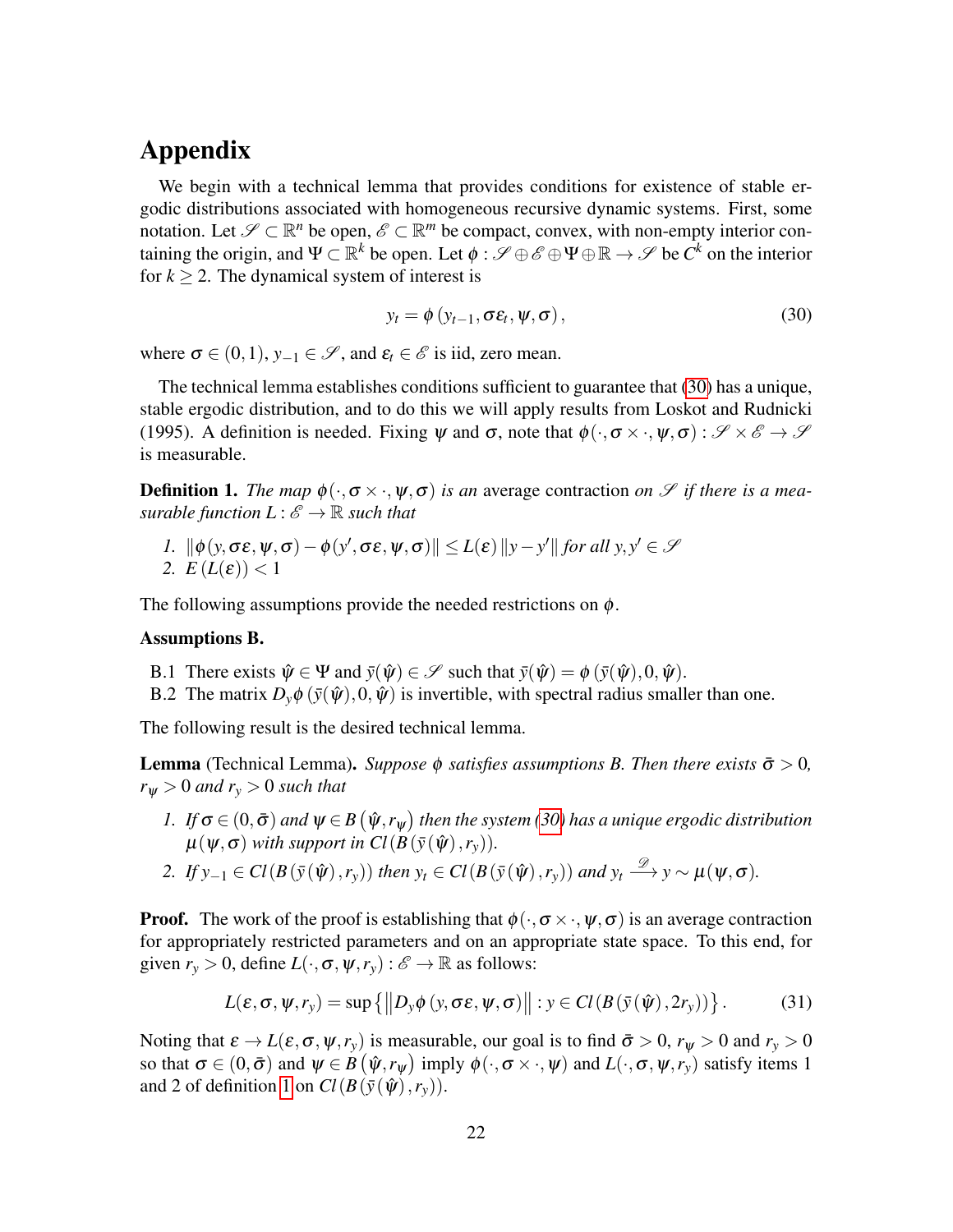<span id="page-22-0"></span>For given  $r_y > 0$ , a version of the vector-valued mean value theorem implies

$$
\|\phi(y',\sigma\epsilon,\psi,\sigma)-\phi(y,\sigma\epsilon,\psi,\sigma)\|\leq L(\epsilon,\sigma,\psi,r_y)\|y'-y\| \text{ for } y',y\in Cl(B(\bar{y}(\hat{\psi}),r_y)),
$$

which establishes item 1. Since the spectral radius of  $D_{\nu}\phi(\bar{y}(\hat{\psi}),0,\hat{\psi})$  is less than one, we may choose a matrix norm so that  $\|D_{\nu}\phi(\bar{y}(\hat{\psi}),0,\hat{\psi})\| < 1$ . Since  $D_{\nu}\phi$  is continuous and  $\mathscr E$ is compact, we can choose  $r_y > 0$ ,  $\tilde{r}_\psi > 0$  and  $\tilde{\sigma} > 0$  so that  $\psi \in B(\hat{\psi}, \tilde{r}_\psi)$  and  $\sigma \in (0, \tilde{\sigma})$ implies  $L(\varepsilon) \leq \Delta < 1$  for all  $\varepsilon \in \mathscr{E}$ . This establishes item 2.

It remains to demonstrate that for appropriately chosen  $\bar{\sigma} \in (0, \tilde{\sigma})$  and  $r_{\psi} \in (0, \tilde{r}_{\psi})$ , the dynamics remain in the compact set  $Cl(B(\bar{y}(\hat{\psi}), r_y))$  provided  $\psi \in B(\hat{\psi}, r_{\psi})$  and  $\sigma \in$  $(0, \bar{\sigma})$ . Define

$$
\Xi(\sigma,\psi)=\sup\left\{\|\phi\left(y,\sigma\epsilon,\psi,\sigma\right)-\phi\left(y,\sigma\epsilon,\hat{\psi},\sigma\right)\|:y\in Cl(B(\bar{y}(\hat{\psi}),r_y)),\epsilon\in\mathscr{E}\right\}
$$

Noting that  $\Xi$  is continuous and that  $\Xi(\sigma, \hat{\psi}) = 0$ , we may choose  $r_{\psi} \in (0, \tilde{r}_{\psi})$  and  $\bar{\sigma} \in$  $(0, \tilde{\sigma})$  so that  $\Xi(\sigma, \psi) < 1/3(1-\Delta)r_y$ . Finally, define

$$
\Upsilon(\sigma)=\sup\left\{\|\phi\left(\bar{y}(\hat{\psi}),\sigma\epsilon,\hat{\psi},\sigma\right)-\bar{y}(\hat{\psi})\|:\epsilon\in\mathscr{E}\right\}.
$$

Then Y is continuous and  $\Upsilon(0) = 0$ , so we may further restrict  $\bar{\sigma}$  to ensure  $\Upsilon(\sigma) < 1/3(1-\sigma)$  $(\Delta)r_y$  for all  $\sigma \in (0, \bar{\sigma})$ . It follows that  $y \in Cl(B(\bar{y}(\hat{\psi}), r_y)) \implies$ 

$$
\begin{aligned} \|\phi(y,\sigma\varepsilon,\psi,\sigma)-\bar{y}(\hat{\psi})\| \leq & \|\phi(y,\sigma\varepsilon,\psi,\sigma)-\phi(y,\sigma\varepsilon,\hat{\psi},\sigma)\| + \|\phi(y,\sigma\varepsilon,\hat{\psi},\sigma)-\bar{y}(\hat{\psi})\| \\ \leq & \|\phi(y,\sigma\varepsilon,\psi,\sigma)-\phi(y,\sigma\varepsilon,\hat{\psi},\sigma)\| + \|\phi(y,\sigma\varepsilon,\hat{\psi},\sigma)-\phi(\bar{y}(\hat{\psi}),\sigma\varepsilon,\hat{\psi},\sigma)\| \\ & + \|\phi(\bar{y}(\hat{\psi}),\sigma\varepsilon,\hat{\psi},\sigma)-\bar{y}(\hat{\psi})\| \\ \leq & \mathbb{E}(\sigma,\psi,r_{y})+\Upsilon(\sigma)+L(\varepsilon,\sigma,\hat{\psi})\|y-\bar{y}(\hat{\psi})\| \\ \leq & \frac{2(1-\Delta)r_{y}}{3}+\Delta\cdot r_{y}< r_{y}, \end{aligned}
$$

which demonstrates that the dynamics remain in  $Cl(B(\bar{y}(\hat{\psi}), r_{\nu}))$ . This completes the argument that  $\phi(\cdot, \sigma \times \cdot, \psi)$  is an average contraction on  $Cl(B(\bar{v}(\hat{\psi}), r_v))$  provided  $\bar{\sigma} \in$  $(0, \sigma)$  and  $\psi \in (0, r_{\psi})$ . Proposition 1 in the Appendix of Loskot and Rudnicki (1995) then completes the proof.  $\blacksquare$ 

**Proof of Lemma [1](#page-7-0) and Theorem [1.](#page-7-1)** Combining equations [\(11\)](#page-6-1) and [\(12\)](#page-6-5) yields the following dynamics for the state variable

$$
z_{t+1}=h(\hat{f}(z_t,\zeta_t,\psi,\sigma),z_t,\zeta_t)\equiv H(z_t,\zeta_t,\psi,\sigma).
$$

Along with equation [\(13\)](#page-6-2), *H* can be used to determine a dynamic system for  $\tilde{\xi}_t \equiv (z_t, \zeta_t)$ , which we denote by

$$
\tilde{\xi}_t = \phi\left(\tilde{\xi}_{t-1}, \sigma \varepsilon_t, \psi, \sigma\right). \tag{32}
$$

We claim  $\phi$  satisfies assumptions *A*. First, notice that  $\bar{z} = H(\bar{z}, \bar{\zeta}, \hat{\psi}, 0)$ ; it follows that  $\phi$  satisfies *A*.1. Next, notice that the eigenvalues of  $D_{\xi} \phi$  are given by the eigenvalues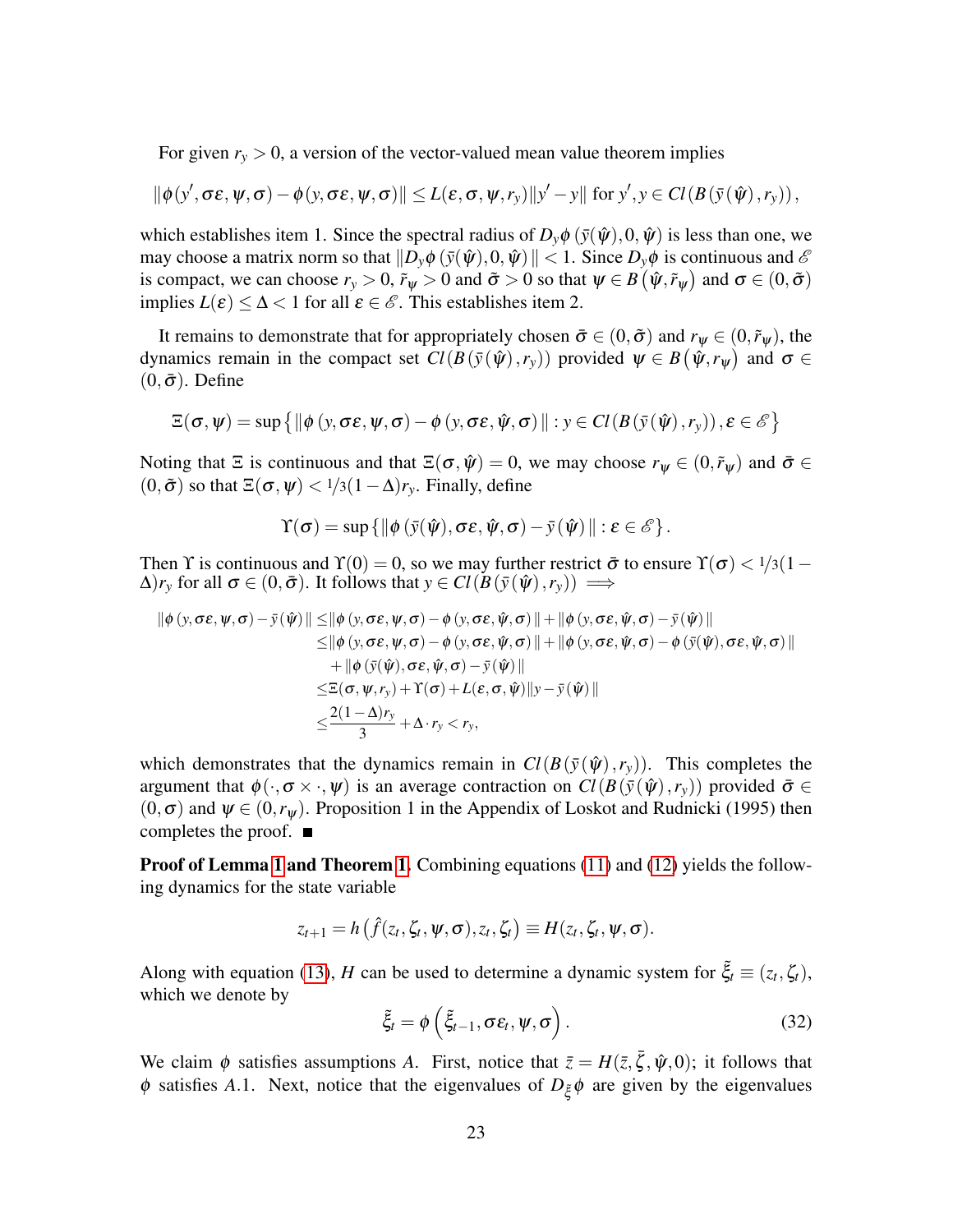of  $D_z H$  and  $\rho_{\zeta}$ , so it suffices to show that  $D_z H(\bar{z}, \bar{\zeta}, 0)$  has spectral radius less than one. To this end, recall that  $\hat{\psi}$  is constructed such that the linearized model with beliefs  $\hat{\psi}$ is identical to the linearized rational expectations equilibrium. A direct consequence of this construction is that  $D_k H(\bar{z}, \bar{\zeta}, \hat{\psi}, 0)$  must match the behavior of the endogenous state variable in the linearized RE equilibrium,  $h_y f_z + h_z$ , and, hence, local stability of the RE equilibrium implies  $D_k H(\bar{z}, \bar{\zeta}, \hat{\psi}_0)$  has spectral radius less than 1. We conclude that  $\phi$ satisfies assumptions  $A$ , so that  $\xi_t$  converges to a stationary distribution for appropriately restricted parameters, and concludes the proof of Lemma [1.](#page-7-0) For the remainder of the proof we assume  $\psi$  and  $\sigma$  are chosen appropriately.

Finally, it will be helpful to expand the state to  $\xi_t \equiv (y_t, z_t, \zeta_t)$ . Since  $y_t$  is determined by  $z_t$  and  $\zeta_t$ , we have that  $\xi_t \stackrel{\mathscr{D}}{\longrightarrow} \xi(\psi,\sigma)$ . Abusing notation somewhat, we will denote by  $\phi$  the transition dynamic for ξ*<sup>t</sup>* . For the remainder of the proof it will prove convenient to define the random variables  $\xi_1(\psi,\sigma)$  and  $\xi_2(\psi,\sigma)$  such that  $y_t \stackrel{\mathscr{D}}{\longrightarrow} \xi_1(\psi,\sigma)$  and  $(z_t,\zeta_t) \stackrel{\mathscr{D}}{\longrightarrow}$  $\xi_2(\psi,\sigma)$  with  $(\xi_1(\psi,\sigma),\xi_2(\psi,\sigma)) = \xi(\psi,\sigma)$ .

Now let  $x(\psi, \sigma) = (1, \xi_2(\psi, \sigma))$ , and define the T-map as

$$
T(\boldsymbol{\psi},\boldsymbol{\sigma})^{\intercal} = (E\left[x(\boldsymbol{\psi},\boldsymbol{\sigma})\otimes x(\boldsymbol{\psi},\boldsymbol{\sigma})\right])^{-1}E\left[x(\boldsymbol{\psi},\boldsymbol{\sigma})\xi_1(\boldsymbol{\psi},\boldsymbol{\sigma})^{\intercal}\right],
$$

where the expectation is taken with respect to the distribution  $\xi(\psi,\sigma)$ . To analyze the Tmap we need to approximate  $\xi(\psi,\sigma)$ . To this end, define the process  $\hat{\xi}_t(\psi)$  recursively as

$$
\hat{\xi}_t(\psi) = D_{\xi} \phi \cdot \hat{\xi}_{t-1}(\psi) + D_{\varepsilon} \phi \cdot \varepsilon_t, \qquad (33)
$$

where the derivatives  $D_{\star}\phi$  are understood to be evaluated at  $(\bar{\xi}(\psi,0),0,\psi,0)$ . Since the matrix  $D_{\xi} \phi$  is stable there is an ergodic distribution  $\hat{\xi}(\psi)$  such that  $\hat{\xi}_t(\psi) \stackrel{\mathscr{D}}{\longrightarrow} \hat{\xi}(\psi)$ . Let  $\hat{x}(\psi) = \left(1, \hat{\xi}_2(\psi)\right)$ , and let  $\hat{T}(\psi)$  be the coefficients of the projection of  $\hat{\xi}_1(\psi)$  onto  $\hat{x}(\psi)$ , i.e.

$$
\hat{T}(\psi)^{\mathsf{T}} = (E[\hat{x}(\psi) \otimes \hat{x}(\psi)])^{-1} E[\hat{x}(\psi)\hat{\xi}_1(\psi)^{\mathsf{T}}],
$$

<span id="page-23-0"></span>where the expectation is taken with respect to the distribution  $\hat{\xi}(\psi)$ . We analyze the T-map by connecting it to  $\hat{T}$ .

We begin by expanding  $\phi$  about  $\xi = \bar{\xi}(\psi)$  and  $\sigma = 0$ , which gives us

$$
\frac{\xi_t(\psi,\sigma)-\bar{\xi}(\psi)}{\sigma} \stackrel{\mathscr{D}}{\longrightarrow} \hat{\xi}(\psi)+\Delta(\psi,\sigma), \text{ with } \Delta(\psi,\sigma)=\mathscr{O}(\sigma). \tag{34}
$$

We now use  $(34)$  establishing the following:

Claim. For appropriately chosen *r*ψ,

1.  $T(\cdot, \sigma) : B(\hat{\psi}, r_{\psi}) \to \mathbb{R}^3$  is  $C^1$ 2.  $\lim_{\sigma \to 0} T(\hat{\psi}, \sigma) = \hat{T}(\hat{\psi}) = \hat{\psi}$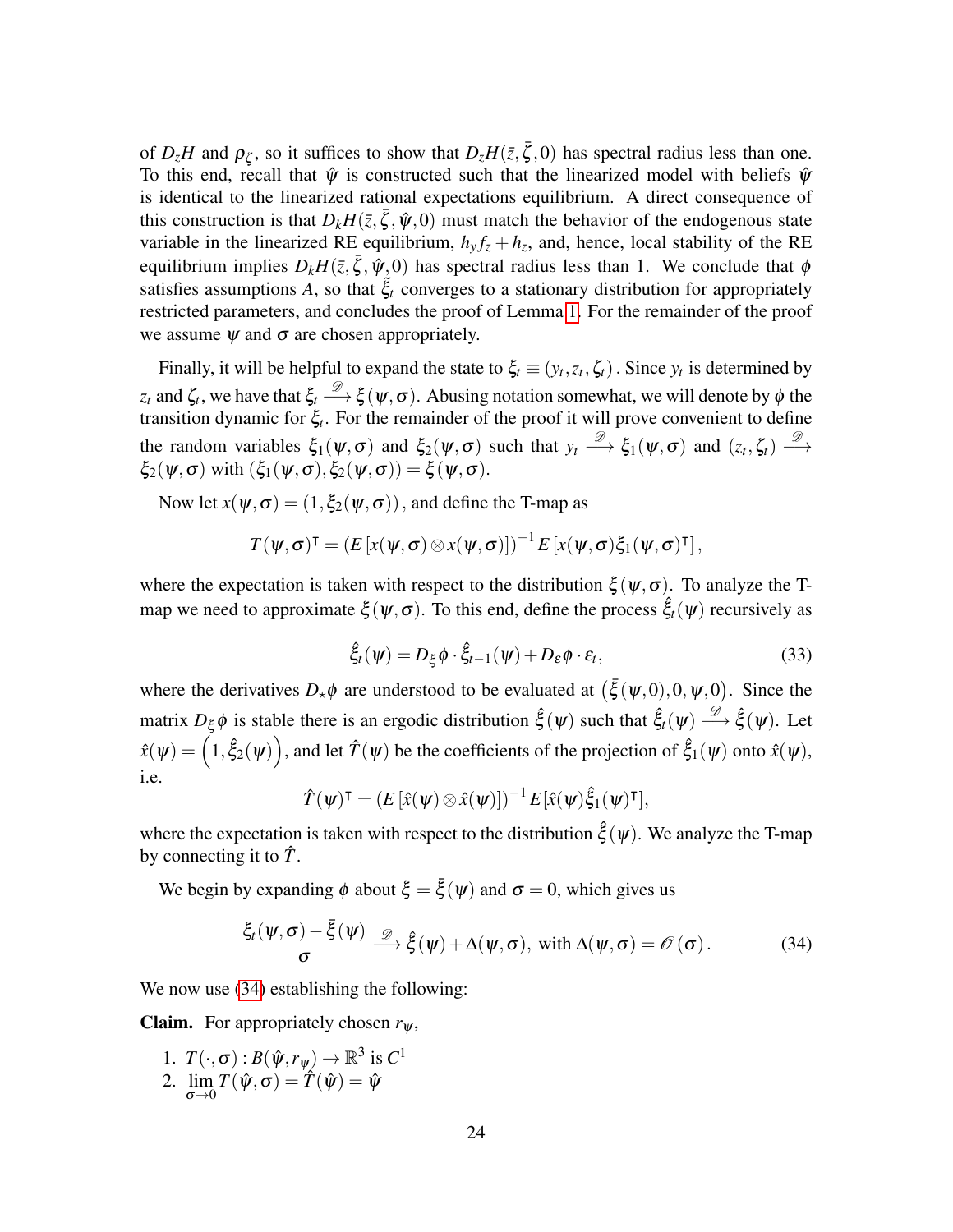3.  $\lim_{\sigma \to 0} DT_{\psi}(\hat{\psi}, \sigma) = D\hat{T}(\hat{\psi})$ 

To establish this claim, fix  $\sigma$  and drop it as an argument; then, write equation [\(32\)](#page-22-0) as  $\xi_t(\psi) = \Phi_t(\xi_{-1}, \varepsilon^t, \psi)$ , where  $\varepsilon^t = (\varepsilon_0, \dots, \varepsilon_t)$ , and  $\Phi_t$  is  $C^2$  in  $\psi$ . We may compute

$$
T_t(\boldsymbol{\psi})^{\mathsf{T}} = \left( E_{\mathscr{F}_t} \begin{pmatrix} 1 & \xi_{2t}(\boldsymbol{\psi})^{\mathsf{T}} \\ \xi_{2t}(\boldsymbol{\psi}) & \xi_{2t}(\boldsymbol{\psi}) \xi_{2t}(\boldsymbol{\psi})^{\mathsf{T}} \end{pmatrix} \right)^{-1} E_{\mathscr{F}_t} \begin{pmatrix} 1 \\ \xi_{2t}(\boldsymbol{\psi}) \end{pmatrix} \xi_{1t}(\boldsymbol{\psi})^{\mathsf{T}}, \qquad (35)
$$

where  $\mathscr{F}_t$  is the joint distribution of  $(\xi_{-1}, \varepsilon^t)$ . Now notice that, for fixed  $\psi$ , the functions that comprise the components of the matrices in [\(35\)](#page-24-0) are smooth in  $\xi(\psi)$ , so that  $T_t(\psi) \rightarrow$ *T*( $\psi$ ). In fact, more is true. Let  $f : \mathbb{R}^n \to \mathbb{R}$  be  $C^k$  for  $k \ge 1$  and let  $f_t(\psi) = E_{\mathscr{F}_t} f(\xi_t(\psi))$ . Then

<span id="page-24-0"></span>
$$
D_{\psi_i} f_t(\psi) = \int D_{\xi} f(\xi_t) \cdot D_{\psi_i} \Phi_t \left( \xi_{-1}, \varepsilon^t, \psi \right) d\mathscr{F}_t(\varepsilon^t)
$$

is  $C^{k-1}$ . It follows that  $D_{\psi_i}T_t(\psi)$  is continuous. Combining this with the compactness of the state space, we can find  $r_{\psi}$  so that  $D_{\psi_i}T_t$  is uniformly bounded on  $Cl (B(\hat{\psi}, r_{\psi}))$ .<sup>[12](#page-24-1)</sup> Thus  $\{T_t\}$  and  $\{DT_t\}$  are uniformly equicontinuous on  $Cl(B(\hat{\psi}, r_{\psi}))$ . We may use the point-wise convergence of  $T_t(\psi)$  to  $T(\psi)$  and apply the Ascoli-Arzela theorem to conclude that  $T_t$  converges to  $T$  uniformly. We may again apply the Ascoli-Arzela theorem, now to  ${DT_t}$  to conclude that a subsequence  ${DT_{\tau(t)}}$  converges uniformly to some continuous function on  $Cl (B(\hat{\psi}, r_{\psi}))$ . But we may then restrict attention to this subsequence to get that  $T_{\tau(t)} \to T$  uniformly and  $\{DT_{\tau(t)}\}$  converges uniformly, whence *T* is differentiable and  $DT = \lim_{t \to \infty} DT_{\tau(t)}$ , which is continuous. This establishes item 1 of the Claim. Items 2 and 3 are straightforward computations based on the RHS of [\(34\)](#page-23-0).

The step concerns continuity of *T* in  $\sigma$ . We may use symmetry to define  $T(\psi, \cdot)$  on  $(-\bar{\sigma},0)$ , and define  $T(\psi,0) \equiv \lim_{\Delta} T(\psi,\sigma)$ . We claim that  $T(\psi,\cdot): (-\bar{\sigma},\bar{\sigma}) \to B(\hat{\psi},\delta)$  $\sigma \rightarrow 0$ is continuous. It suffices to consider  $\sigma \neq 0$ . Pick a closed interval *I* about  $\sigma$  that does not contain zero. Then  $D_{\sigma}T_t$  is uniformly bounded on *I*, so that the Ascoli-Arzela theorem provides for uniform convergence of  $T_t$  to  $T$  on  $I$ .<sup>[13](#page-24-2)</sup> Thus  $T$  is continuous on the interior of *I*, which contains σ.

$$
D_{\psi}\xi_t = D_{\psi}\phi(\xi_{t-1},\sigma\varepsilon_t,\psi,\sigma) + D_{\xi}\phi(\xi_{t-1},\sigma\varepsilon_t,\psi,\sigma)D_{\psi}\xi_{t-1}.
$$

Combined with the law of motion for  $\xi_t$  this equation constructs a function  $\phi$  operating on the stacked vector  $\mathring{\xi}_t = [\xi_t, D_\psi \xi_t]'$  such that

$$
\mathring{\xi}_t = \mathring{\phi}\left(\mathring{\xi}_{t-1}, \sigma \varepsilon, \psi, \sigma\right).
$$

It is straightforward to verify that  $\phi$  satisfies assumption A and, hence,  $D_{\psi}\xi_t$  is uniformly bounded.

<span id="page-24-2"></span><sup>13</sup>Uniform boundedness of  $D_σT_t$  is inherited from the uniform boundedness of  $D_σ\xi_t$ . As  $D_σ\xi_t$  satisfies

$$
D_{\sigma}\xi_t = D_{\sigma}\phi(\xi_{t-1}, \sigma \varepsilon_t, \psi, \sigma) + D_{\xi}\phi(\xi_{t-1}, \sigma \varepsilon_t, \psi, \sigma)D_{\sigma}\xi_{t-1}
$$

we can use the same approach as footnote [12](#page-24-1) to show uniform boundedness of  $D_{\sigma} \xi_t$ .

<span id="page-24-1"></span><sup>&</sup>lt;sup>12</sup>That  $\phi$  satisfies assumption A allows us to conclude, through lemma 1, that  $\xi_t$  is uniformly bounded. To obtain the same result for  $D_{\psi} \xi_t$  we note that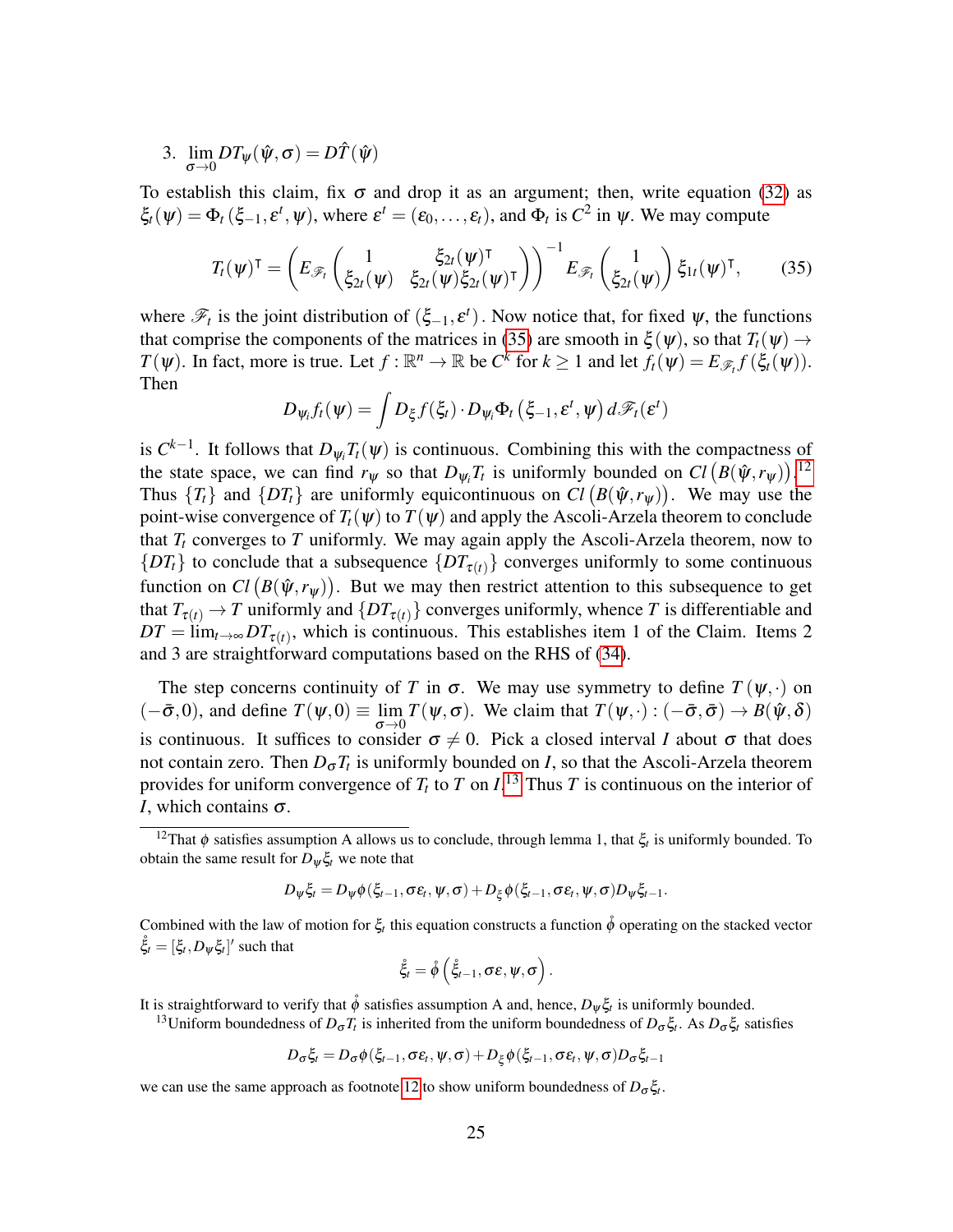We are finally able to finish the proof. It is straightforward to show that  $D\hat{T}(\hat{\psi})$  invertible. It follows from items 1 and 3 of the Claim that, local to  $\sigma = 0$ , the map  $\psi \to T(\psi, \sigma)$  is injective. By item 2 of the Claim,  $T(\hat{\psi}, 0) = \hat{\psi}$ , and then the Claim plus the continuity of *T* in  $\sigma$  allows for the application of a continuous version of implicit function theorem – see Theorem 5.1 of Blackadar (2015) – to show that for  $\sigma$  near zero there is a unique solution to  $T(\psi,\sigma) = \psi$ .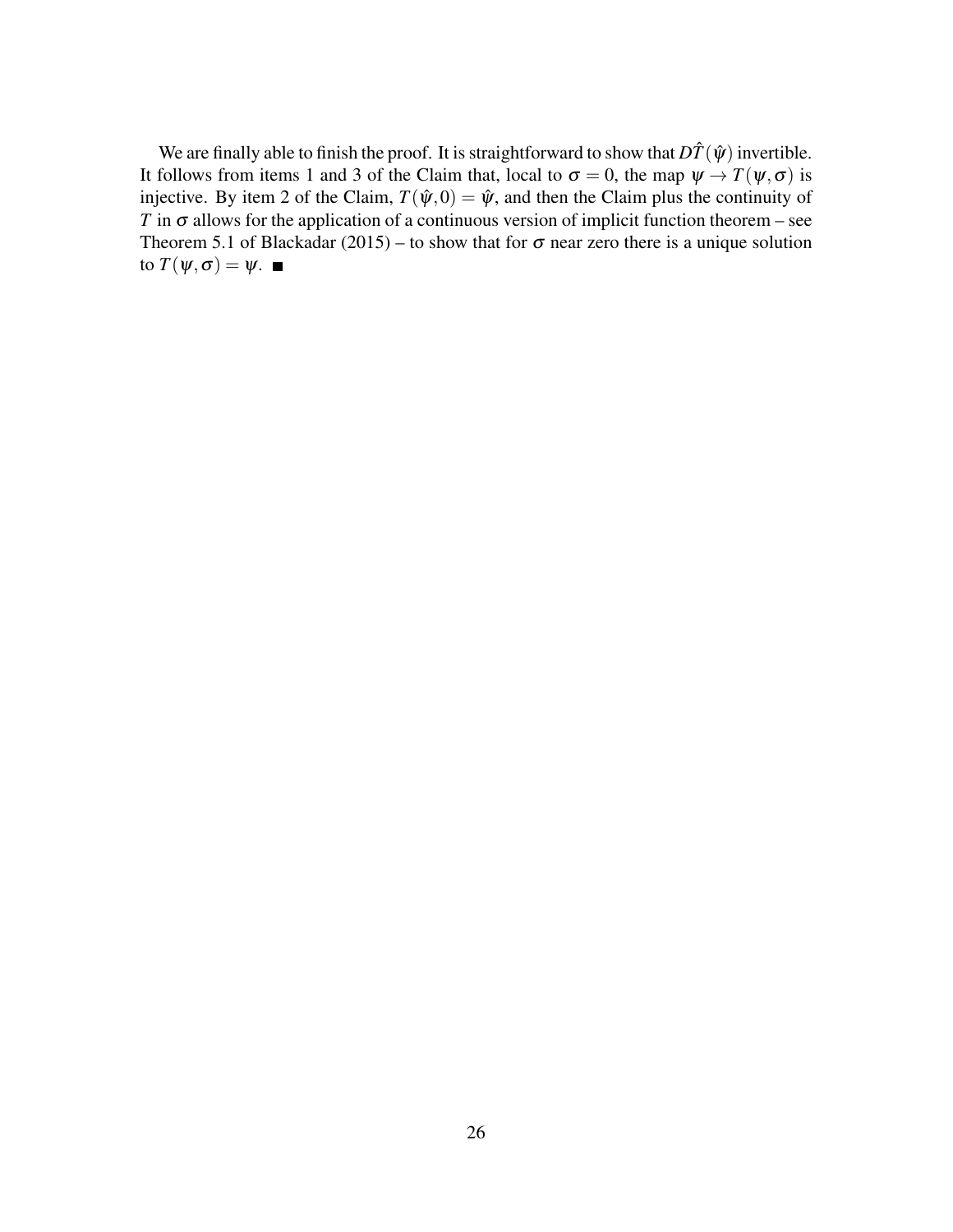# References

- ADAM, K. (2007): "Experimental Evidence on the Persistence of Output and Inflation," *Economic Journal*, 117, 603–636.
- ADAM, K., AND A. MARCET (2011): "Internal Rationality, Imperfect Market Knowledge and Asset Proces," *Journal of Economic Theory*, 146, 1224–1252.
- BLACKADAR, B. (2015): "A General Implicit/Inverse Function Theorem," Discussion paper.
- BLANCHARD, O. J., AND C. M. KAHN (1980): "The solution of linear difference models under rational expectations," *Econometrica: Journal of the Econometric Society*, pp. 1305–1311.
- BRANCH, W. (2006): "Restricted Perceptions Equilibria and Learning in Macroeconomics," pp. 135–160. Cambridge University Press, Cambridge, UK.
- BRANCH, W., B. MCGOUGH, AND M. ZHU (2021): "Statistical Sunspots," *Theoretical Economics*.
- BRANCH, W. A., AND G. W. EVANS (2006a): "Intrinsic Heterogeneity in Expectation Formation," *Journal of Economic Theory*, 127, 264–295.

(2006b): "A Simple Recursive Forecasting Model," *Economic Letters*, 91, 158– 166.

- (2007): "Model Uncertainty and Endogenous Volatility," *Review of Economic Dynamics*, 10, 207–237.
- BRAY, M., AND N. SAVIN (1986): "Rational Expectations Equilibria, Learning, and Model Specification," *Econometrica*, 54, 1129–1160.
- BULLARD, J., AND S. EUSEPI (2005): "Did the Great Inflation Occur Despite Policymaker Commitment to a Taylor Rule?," *Review of Economic Dynamics*, 8, 324–359.
- BULLARD, J., G. W. EVANS, AND S. HONKAPOHJA (2008): "Monetary Policy, Judgment and Near-Rational Exuberance," *American Economic Review*, 98, 1163–1177.
- COLE, S. J., AND F. MILANI (2021): "Heterogeneity in Individual Expectations, Sentiment, and Constant-Gain Learning," *Journal of Economic Behavior and Organization*, 188, 627–650.
- DEN HAAN, W. J., K. L. JUDD, AND M. JUILLARD (2010): "Computational suite of models with heterogeneous agents: Incomplete markets and aggregate uncertainty," *Journal of Economic Dynamics and Control*, 34(1), 1–3.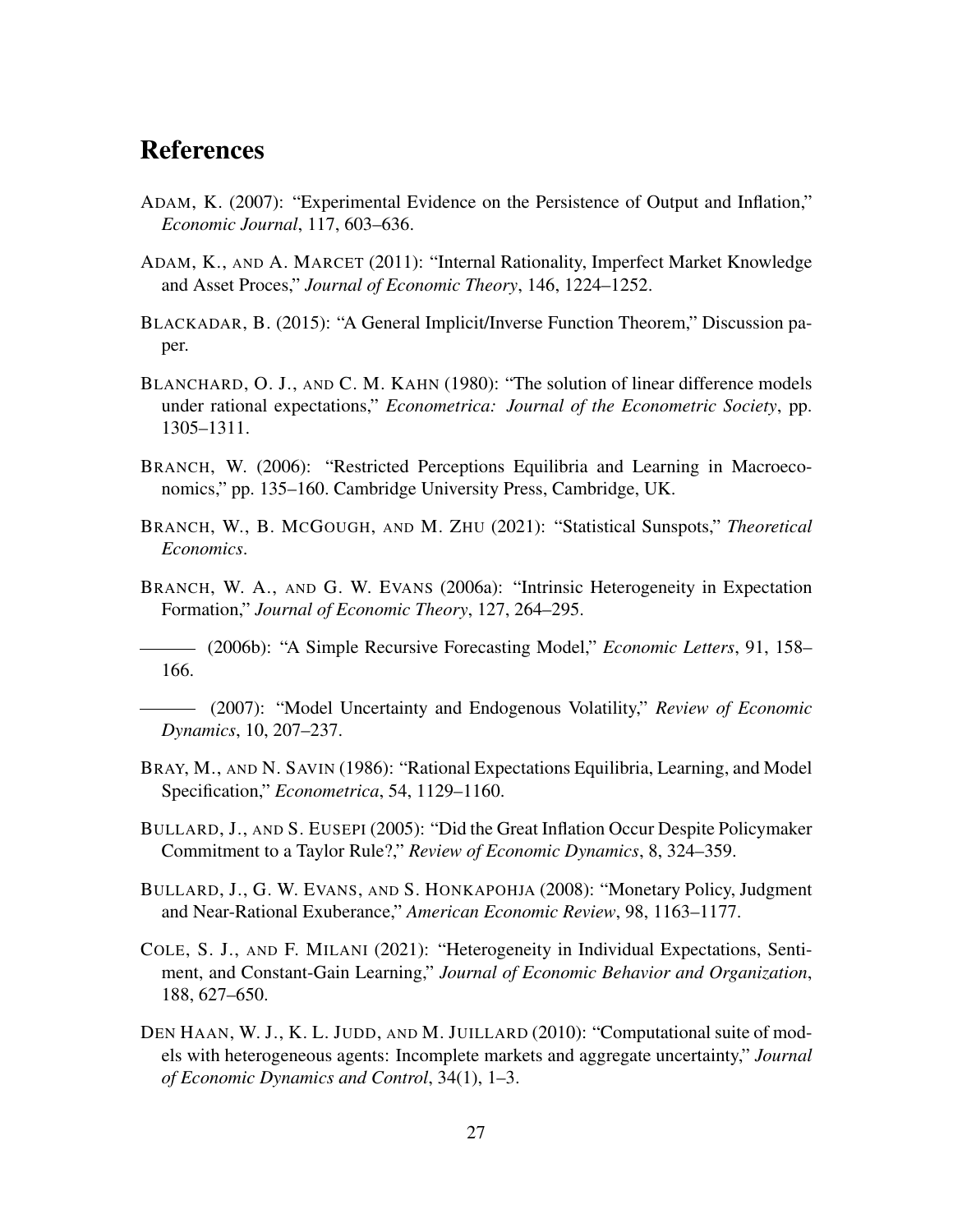- EVANS, D., G. W. EVANS, AND B. MCGOUGH (2021): "Learning When to Say No," *Journal of Economic Theory*, 94, doi: https://doi.org/10.1093/acrefore/9780190625979.013.508.
- EVANS, D., J. LI, AND B. MCGOUGH (2021): "Local Rationality," Discussion paper.
- EVANS, G. W., AND S. HONKAPOHJA (2001): *Learning and Expectations in Macroeconomics*. Princeton University Press, Princeton, New Jersey.
- (2006): "Monetary Policy, Expectations and Commitment," *Scandinavian Journal of Economics*, 108, 15–38.
- EVANS, G. W., S. HONKAPOHJA, AND T. J. SARGENT (1993): "On the Preservation of Deterministic Cycles When Some Agents Perceive Them to be Random Fluctuations," *Journal of Economic Dynamics and Control*, 17, 705–721.
- EVANS, G. W., S. HONKAPOHJA, AND N. WILLIAMS (2010): "Generalized Stochastic Gradient Learning," *International Economic Review*, 51, 237–262.
- EVANS, G. W., AND B. MCGOUGH (2018a): "Equilibrium Selection, Observability and Backward-Stable Solutions," *Journal of Monetary Economics*, 98, 1–10.
- (2018b): "Learning to Optimize," mimeo, University of Oregon.
- (2020a): "Equilibrium Stability in a Nonlinear Cobweb Model," *Economics Letters*, 193, 109130. https://doi.org/10.1016/j.econlet.2020.109130.
- (2020b): "Stable Near-rational Sunspot Equilibria," *Journal of Economic Theory*, 186, 104987. https://doi.org/10.1016/j.jet.2019.104987.
- (2021): "Agent-level Adaptive Learning," *Oxford Research Encyclopedia of Economics and Finance*, https://doi.org/10.1093/acrefore/9780190625979.013.620.
- FERNÁNDEZ-VILLAVERDE, J., J. F. RUBIO-RAMÍREZ, AND F. SCHORFHEIDE (2016): "Solution and estimation methods for DSGE models," in *Handbook of macroeconomics*, vol. 2, pp. 527–724. Elsevier.
- HOMMES, C. H., AND M. ZHU (2014): "Behavioral Learning equilibria," *Journal of Economic Theory*, 150, 778–814.
- KAHNEMAN, D. (2011): *Thinking Fast and Slow*. Farrar, Straus and Giroux, New York.
- LJUNG, L. (1977): "Analysis of Recursive Stochastic Algorithms," *IEEE Transactions on Automatic Control*, 22, 551–575.
- LOSKOT, K., AND R. RUDNICKI (1995): "Limit Theorems for Stochastically Perturbed Dynamical Systems," *Journal of Applied Probability*, 32(2), 459–469.